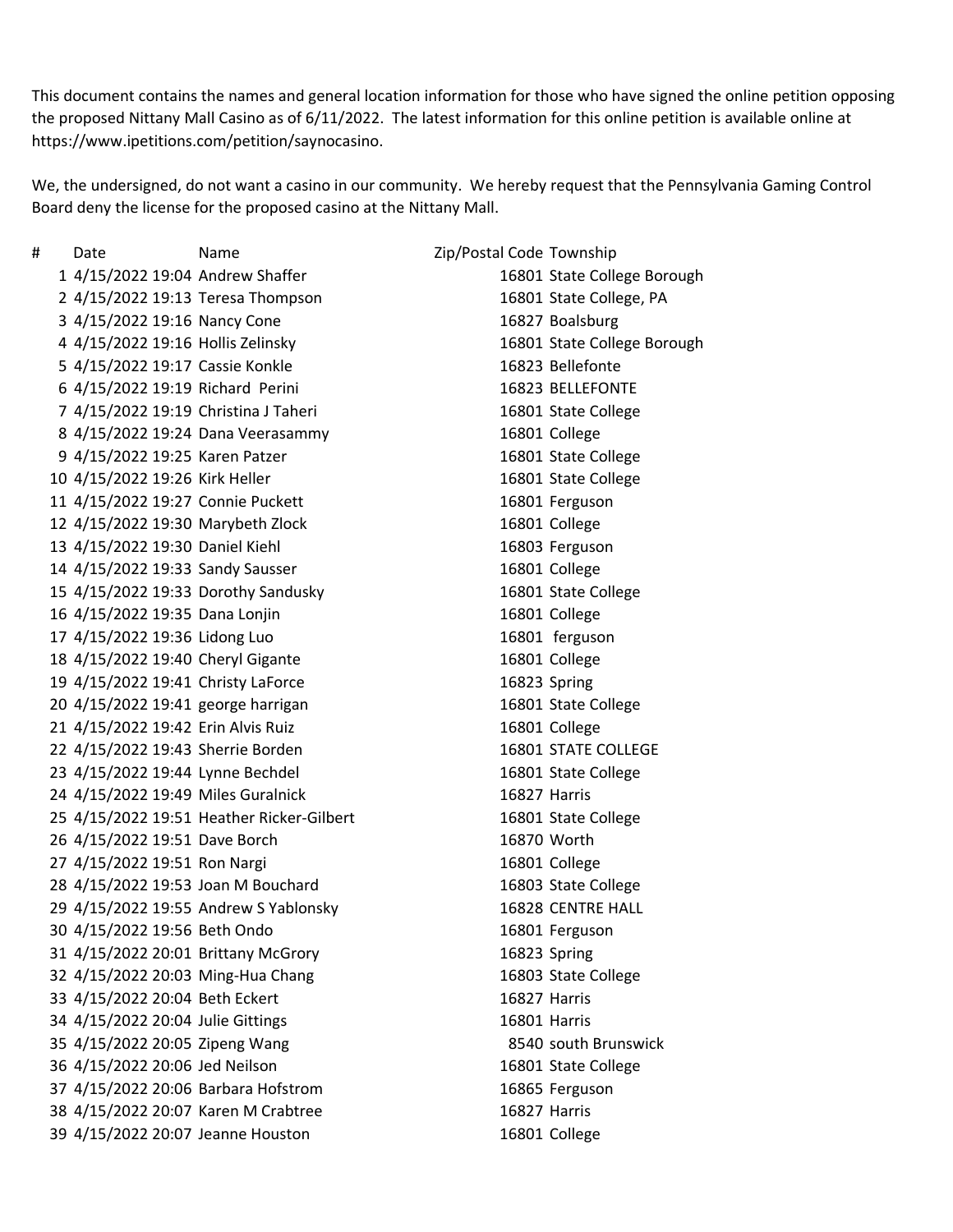4/15/2022 20:07 Herman Master 16801 State college 4/15/2022 20:10 Peggy Bixler 16823 Walker 4/15/2022 20:11 Yumay Lin 16801 Centre 4/15/2022 20:13 Plant Liz 16669 Petersburg 4/15/2022 20:14 Gina Leon 16803 State College 4/15/2022 20:16 Kathy Boughter 16803 State College Boro 4/15/2022 20:21 Maria Izquierdo 16868 Pine Grove Mills 4/15/2022 20:25 Helen Kamens-Horton 16801 State College Borough 4/15/2022 20:26 Cynthia Krankel 16801 Harris Township 4/15/2022 20:27 Melinda Ampthor 16803 State College 4/15/2022 20:30 Susan Warner 16865 Ferguson 4/15/2022 20:31 Esther Lauchle 16803 Ferguson 4/15/2022 20:31 Douglas Miller 16823 Walker 4/15/2022 20:31 Roselee Williams 16827 Harris 4/15/2022 20:33 Robert Thorpe 16801 College 4/15/2022 20:34 Mary Jane Stout 16803 Patton 4/15/2022 20:35 Sally McAneny 16827 Boalsburg 4/15/2022 20:36 Daniel Materna 16841 WALKER 4/15/2022 20:41 Mike Sunderland 16851 College 4/15/2022 20:46 Sonya Woods 16801 College 4/15/2022 20:51 Timothy Hurtz 16801 State College 4/15/2022 20:54 Patti Hartle 16870 Port Matilda 4/15/2022 20:54 Hui Zhao 16868 Center 4/15/2022 20:57 Owen Hughes 16828 Centre Hall 4/15/2022 20:58 Jerry Lauchle 16803 Ferguson 4/15/2022 21:02 Anni Matsick 16827 Boalsburg 4/15/2022 21:03 Lou Matsick 16827 Boalsburg 4/15/2022 21:04 Aubrey Brush 16823 Spring 4/15/2022 21:06 Rich Straub 16803 College Township 4/15/2022 21:06 Rich Straub 16803 College Township 4/15/2022 21:12 Christine Kathryn Stuart 16851 Lemont 4/15/2022 21:20 Valerie Silecchia 16803-1688 State College 4/15/2022 21:23 Anna Engels 16801 Ferguson 4/15/2022 21:23 Alison Amaismeier 16803 State College 4/15/2022 21:27 Walt Fillmann 16801 STATECOLLEGE 4/15/2022 21:28 Grace Irwin 16823 Spring 4/15/2022 21:39 Kristen Boccumini 16801 College Township 4/15/2022 21:47 Rebecca Lothian 16801 State College Borough 4/15/2022 21:58 Emma 16870 Halfmoon 79 4/15/2022 22:00 Chuck Phillips 16801 Ferguson 80 4/15/2022 22:19 Donna Miller 16801 Ferguson 4/15/2022 22:26 Sandra Duverneuil 16803 Patton 82 4/15/2022 22:32 Michele Rivera 16801 STATE COLLEGE 83 4/15/2022 22:33 Daniel Rivera 16801 College 84 4/15/2022 22:36 Kendra McDuffie 16801 State College 85 4/15/2022 22:55 John Pitterle 16801 STATE COLLEGE 86 4/15/2022 22:58 Derek L Kalp 16801 State College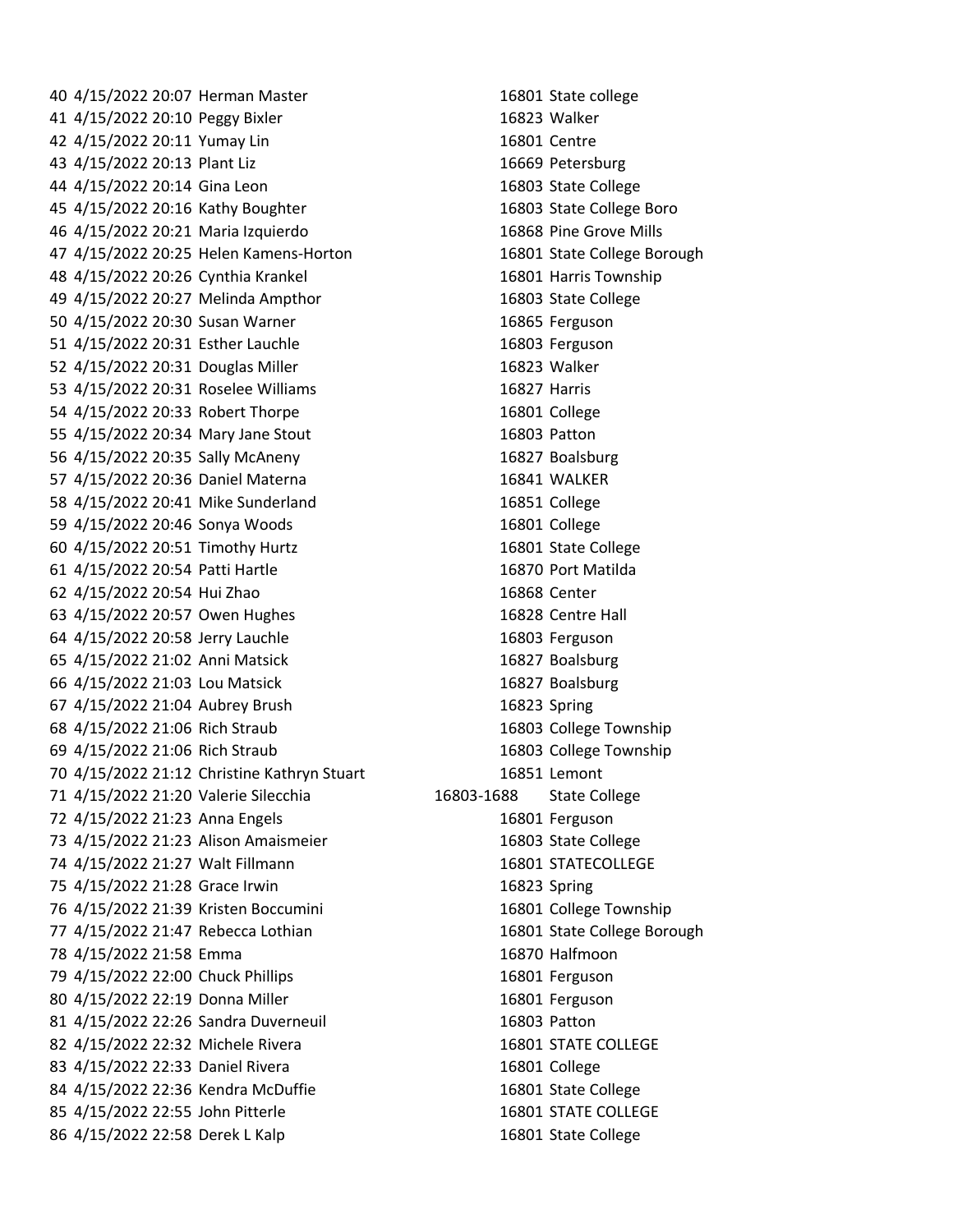4/15/2022 22:58 Barb Saxton 16801 Centre 88 4/15/2022 23:00 Carol Camargo 16801 STATE COLLEGE 4/15/2022 23:01 Cynthia Lago 16844 Huston 4/15/2022 23:05 Melissa Chapman 16827 Boalsburg 4/15/2022 23:11 Enrique del Castillo 16801 Ferguson 4/15/2022 23:12 Marjorie Mearkle 16801 College 93 4/15/2022 23:14 Janice Becker 16801 SC Borough 4/15/2022 23:14 Mary ELEEN 16801 College 4/15/2022 23:24 Barbara McKeehen 16801 College 4/15/2022 23:28 Leigh Pitterle 16801 State College 4/15/2022 23:56 Daniel L Shields 16801 College Township 4/16/2022 0:02 James Cartey 16828 Harris 99 4/16/2022 0:04 Paige Thunell 16823 Bellefonte 4/16/2022 0:04 Charlie White 16801 State College 4/16/2022 0:10 Susan Young 16801 State College 4/16/2022 0:11 Rebecca Blair 16823 Spring 4/16/2022 0:13 Amy White 16801 State College 4/16/2022 0:17 Amber Concepcion 16803 State College 4/16/2022 0:22 Norma Ross 16870 Patton 4/16/2022 0:23 Laura Resor 16803 State College 4/16/2022 0:26 Theresa Heinz 16870 Port Matilda 4/16/2022 0:26 Girts Perkons 16803 ferguson 4/16/2022 0:28 Michelle 16870 Patton 4/16/2022 0:33 Jennifer Weaver 16823 Bellefonte 4/16/2022 0:35 Alaina Cummins 16801 College 4/16/2022 0:38 Emily Lombardi 16823 Patton 4/16/2022 0:38 Melissa Quinones 16801 State College 4/16/2022 0:45 Nicole 16870 Halfmoon Township 4/16/2022 0:49 Jackie Hershberger 16803 Patton 4/16/2022 0:50 Jessica Lehman 16853 Milesburg Borough 4/16/2022 0:52 L B 16801 Ferguson 4/16/2022 0:53 Sarah Cooper 16801 State College 4/16/2022 0:55 Janelle Baker 16870 Patton 4/16/2022 0:59 Katie Mahoid 16801 College 4/16/2022 1:02 Laikin Barney 16823 Bellefonte 4/16/2022 1:02 Bob Hohn 16823 Bellefonte 4/16/2022 1:03 Ellyn Exley 16870 Port Matilda 4/16/2022 1:05 John Exley 16851 College 4/16/2022 1:05 Ron Dvorkin 16870 Patton 4/16/2022 1:05 Jane C Stanton 16801 State College 4/16/2022 1:06 KELLY WALKER 16803 State College 4/16/2022 1:10 Rebecca Beck 16801 State College Bourough 4/16/2022 1:13 Margaret Ellis 16803 Patton 4/16/2022 1:14 Jaylene Smith 16851 College 4/16/2022 1:17 Korinda 16677 Rush 4/16/2022 1:18 Kelly Owens 16801 College Township 4/16/2022 1:19 Larry Rumbel 16877 Warriors Mark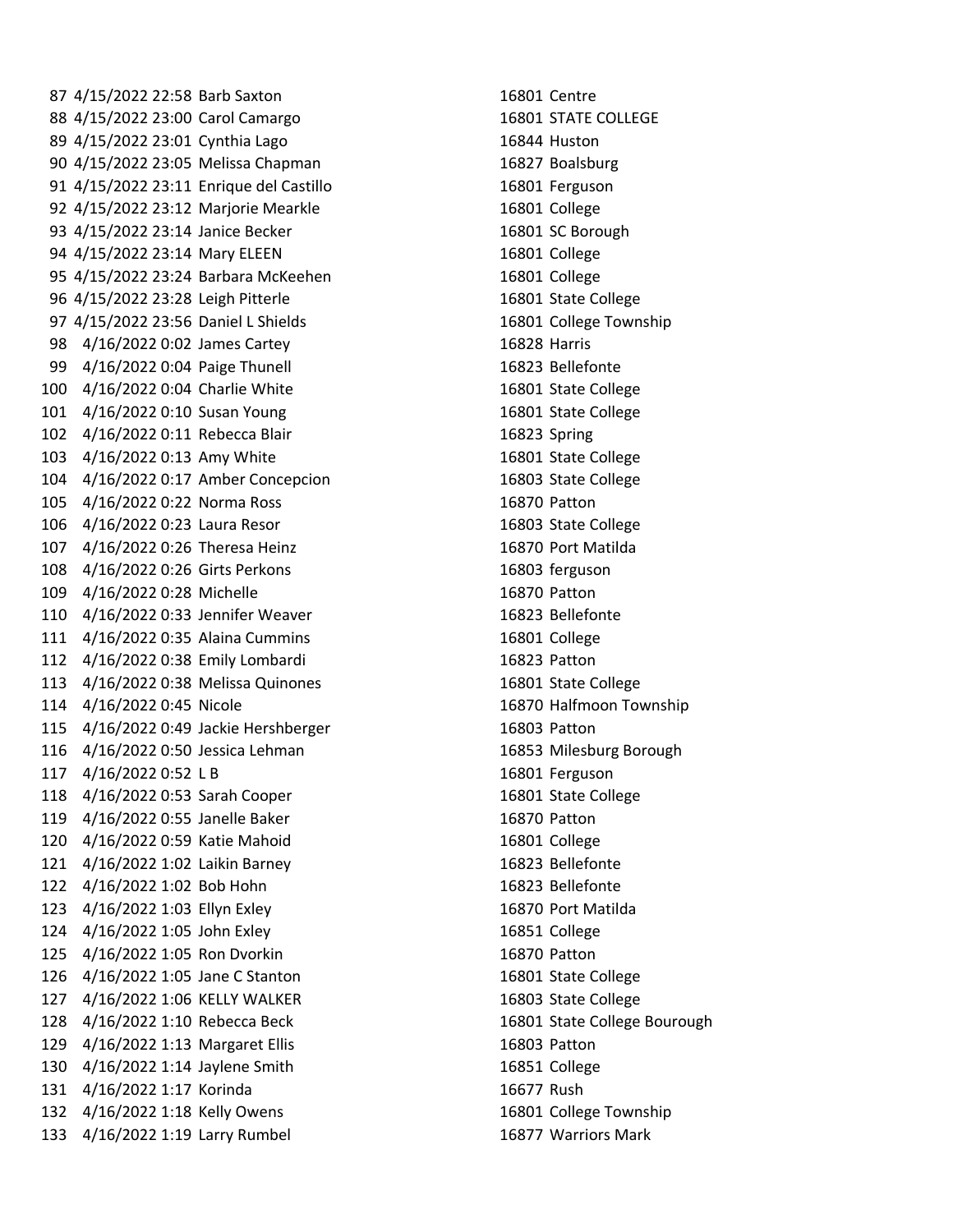4/16/2022 1:23 Erin Ellstein 16801 College 4/16/2022 1:28 Kevin Mahood 16801 College 4/16/2022 1:36 Jennifer Brezler 16823 Bellefonte Borough 4/16/2022 1:44 Gizem Satici 16801 State College 4/16/2022 1:47 Amanda Reagan 16870 Port Matilda 4/16/2022 1:49 Caitlin Foley 16870 Payton 4/16/2022 1:53 Renee Ford 16801 College 4/16/2022 2:01 Marie Taylor 16823 Bellefonte 4/16/2022 2:01 Brittany Stoner 16823 Spring 143 4/16/2022 2:03 Ching Wan Lai 16801 Ferguson 4/16/2022 2:03 Peggy Myers 16875 Spring Mills 4/16/2022 2:05 Chester 16823 Bellefonte 4/16/2022 2:15 Ashlee Dincher 16870 PORT MATILDA 4/16/2022 2:16 Amanda Johnsen 16803 Ferguson 4/16/2022 2:17 Jean Moriarta 16801 College 4/16/2022 2:26 Debbie Harrison 16803 Patton 4/16/2022 2:30 Carole Fillmann 16801 State College 4/16/2022 2:37 Kai Walberg 16801 College Township 4/16/2022 2:39 Daityn Rothrock 16876 Boggs 4/16/2022 2:47 Barry Voight 16801 College 4/16/2022 3:08 Hayley Cassel 16803 Patton 4/16/2022 3:11 Susan McCormick 16801 State College 4/16/2022 3:15 Patterson Lynnette 16823 Walker 4/16/2022 3:21 Janelle and Tyler Foley 16823 Bellefonte 4/16/2022 3:29 Tammy StClair 16823 Spring 4/16/2022 3:45 Eileen Pfaff 16801 State College 4/16/2022 4:11 Jessica 16669 Jackson 4/16/2022 9:26 Kelly Lingenfelter 16870 Patton 4/16/2022 9:53 Jennifer M 16801 State College 4/16/2022 10:07 Patricia Moore 16841 Walker 4/16/2022 10:20 Andrepa 16823 Spring 4/16/2022 10:21 Michael Ludwig 16801 STATE COLLEGE 4/16/2022 10:33 Ben Lee 16870 Port Matilda 4/16/2022 10:48 Jennifer Deutsch 16801 State College 4/16/2022 10:49 Taylor Eger 16823 Bellefonte 4/16/2022 10:54 Christina ombalski 16827 Harrris 4/16/2022 10:55 Danielle Ambrosia 16801 State College 4/16/2022 10:58 Leann Andrews 16865 Ferguson 4/16/2022 10:59 DAnne Saylor 16801 College 4/16/2022 11:07 Douglas Sharp 16844 Huston Twp 4/16/2022 11:23 Ashley Hartman 16870 Patton 4/16/2022 11:29 Jeremy Amaismeier 16803 State College 4/16/2022 11:34 Alexis Reasinger 16801 State College 4/16/2022 11:39 Tyler Smith 16801 Ferguson Twp 4/16/2022 12:01 Carol Phillips 16801 Ferguson 4/16/2022 12:04 Mary Lupton 16858 Cooper 4/16/2022 12:04 E Stanton 16868 Ferguson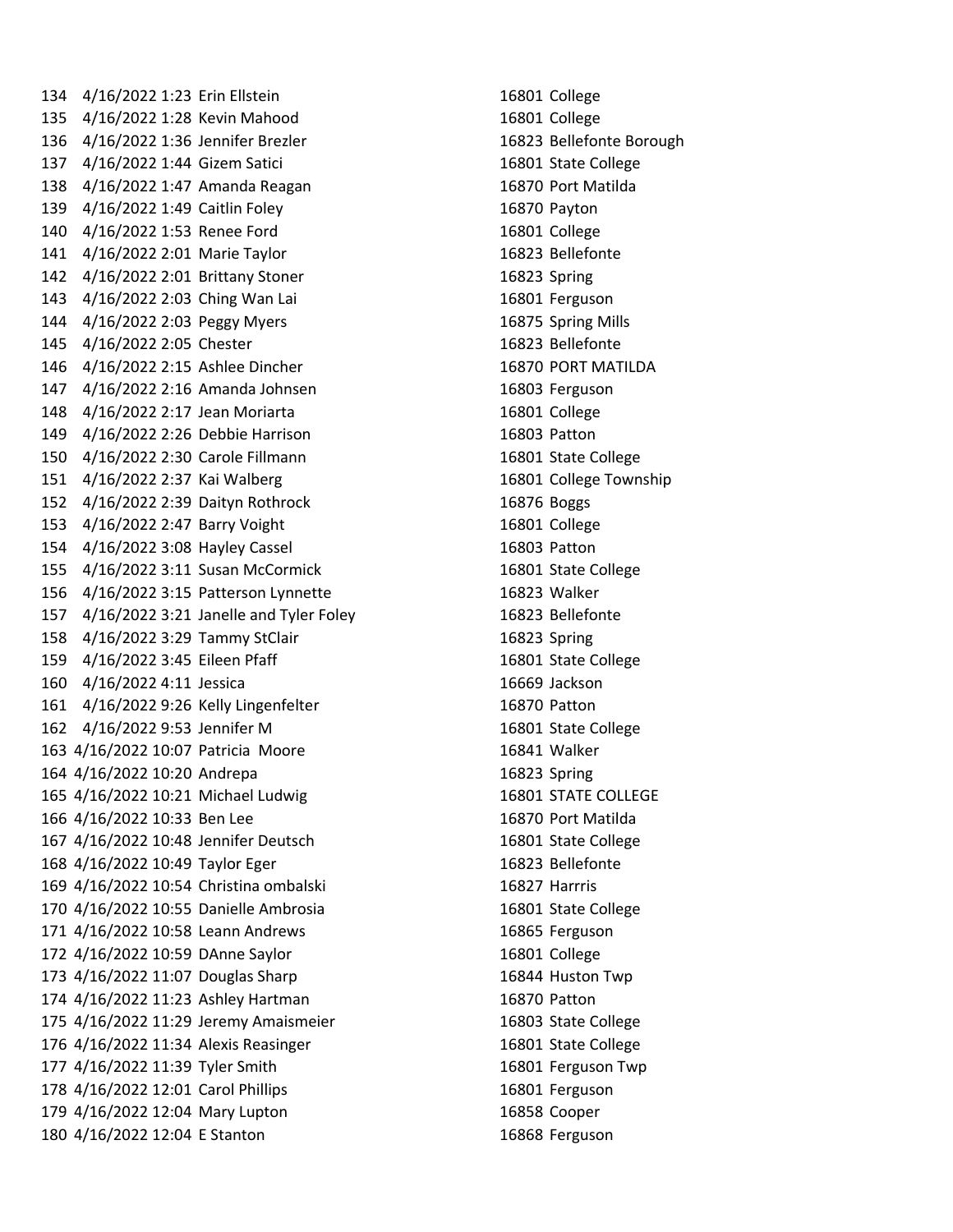4/16/2022 12:07 Su Yan 16803 Ferguson 4/16/2022 12:09 Yuanyuan 16803 Ferguson township 4/16/2022 12:10 Nicole Allamon-Minear 16851 Lemont 184 4/16/2022 12:12 Fan Zhang 16801 Fergurson 4/16/2022 12:14 Julie Hoy-Ryland 16801 State College 4/16/2022 12:19 Qian Tang 16870 Patton 4/16/2022 12:21 Heather Nyquist 16823 Bellefonte 4/16/2022 12:23 Tosha James 16823 Bellefonte 4/16/2022 12:27 Kristin Danford 16801 State College 4/16/2022 12:29 Susan Strauss 16801 College 4/16/2022 12:38 Diane Collins 16803 Patton 4/16/2022 12:39 Ian Duh 16801 Ferguson 4/16/2022 12:46 Julia Hix 16801 State College Borough 4/16/2022 12:47 Emmaline Martin 16823 Boggs 4/16/2022 12:50 Lisa Melanson 16827 Harris 4/16/2022 13:11 Mcwhirter Susan 16801 State College 4/16/2022 13:13 Wendy 16801 Ferguson 4/16/2022 13:25 JACK BASIAGO 16803-2516 STATE COLLEGE 4/16/2022 13:25 JL Childs 16801 Borough 4/16/2022 13:27 Anonymous Family with Children 16801 College 4/16/2022 13:27 Doug Irwin 16823 Spring 4/16/2022 13:40 Morgan 16823 Spring 4/16/2022 13:44 Sarah Christian 16803 State College Borough 4/16/2022 13:44 Barbara Perkons 16803 State College 4/16/2022 13:46 Elisabeth Dripps 16801 State College 4/16/2022 13:50 Scott Walther 16801 Harris Township 4/16/2022 13:50 Marsha Skinner 16844 Huston 4/16/2022 13:54 Donald Reidell 17844 West Buffalo 4/16/2022 13:56 Jennifer Arndt 16801 State College 210 4/16/2022 13:56 Phyllis Gardener 16801 Borough 4/16/2022 14:00 Barbara Vandenbergh 16801 State College Borough 4/16/2022 14:00 Mary Beers 16803 State College 4/16/2022 14:10 Erin Long 16801 State College 4/16/2022 14:26 Vicka Pevzner 16801 Ferguson 4/16/2022 14:26 Vidhi Pareek 16801 State College 4/16/2022 14:37 Holly DeHaas 16823 Spring Township 4/16/2022 14:48 Michelle Campos 16803 Patton 218 4/16/2022 15:05 Heather Boyle 16803 Patton 219 4/16/2022 15:07 William Ling 92064 Poway 4/16/2022 15:10 Alan Finnecy 16877 Halfmoon 4/16/2022 15:14 Ulziimaa Chimed-Ochir 16801 State college 4/16/2022 15:22 Thomas Engel 15243 Scott 4/16/2022 15:23 Laraine Coooer 17702 South Williamsport 4/16/2022 15:27 Melissa Sherbondy 16801 Harris 4/16/2022 15:41 Diana Fishbein 27312 Pittsboro 4/16/2022 15:45 Lauren Sapko 16870 Port Matilda 4/16/2022 16:33 Janine Gismondi 16865 Ferguson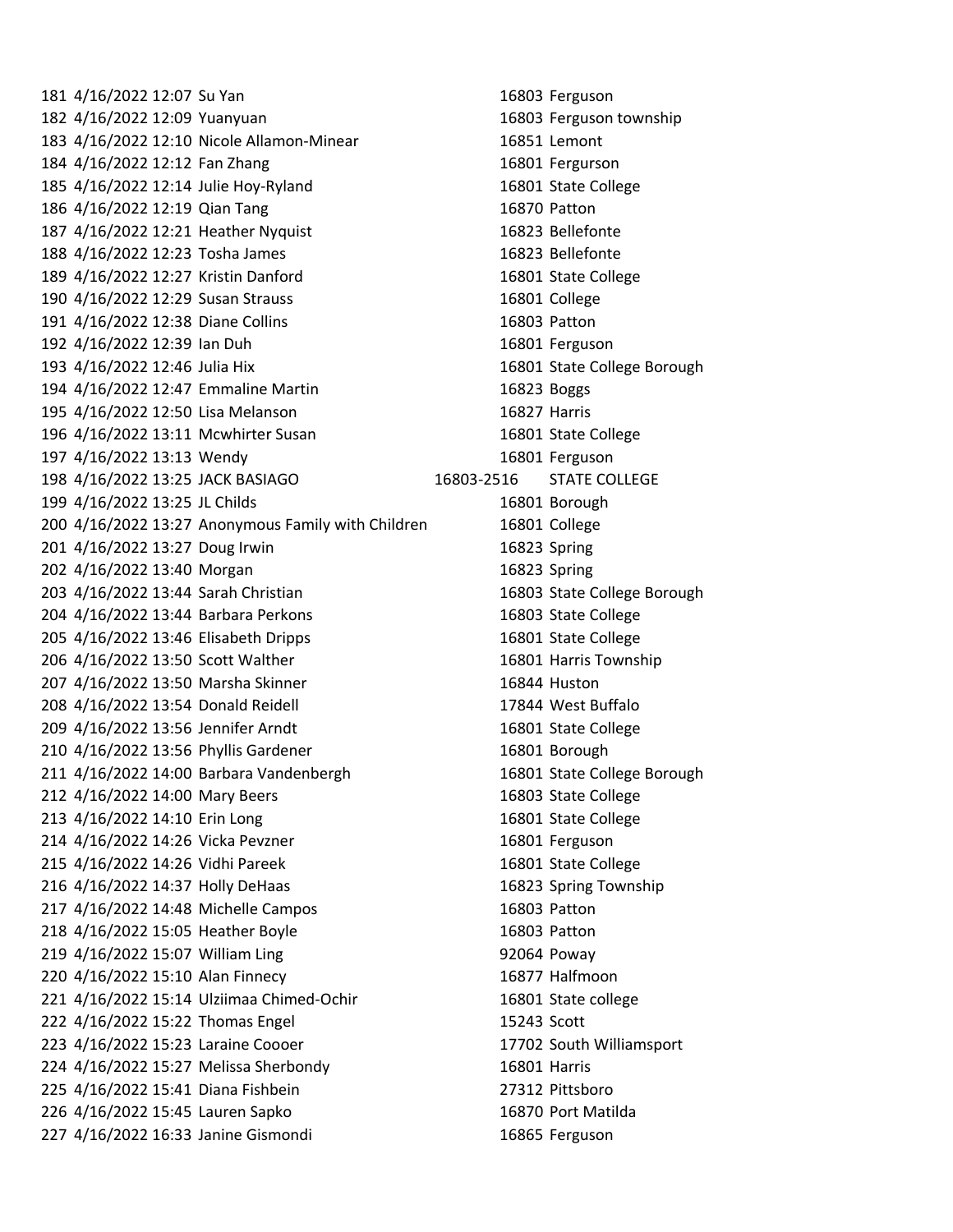4/16/2022 16:35 Elana Szczesny 16827 Harris 4/16/2022 16:45 Lisa T 16801 State College 4/16/2022 17:11 Adanech Strausss 16801 College Township 4/16/2022 17:29 Molly Martin 16803 State College borough 4/16/2022 18:05 Jessica Hunter 16801 College 4/16/2022 18:31 Viktorija Nargi 16801 College 234 4/16/2022 18:41 Darlene Clark 16803 Ferguson 4/16/2022 18:43 Kylie Hernandez 16823 Spring 4/16/2022 18:43 Sarah Homan 16828 Potter 4/16/2022 18:45 Amanda Byrd 16801 College 4/16/2022 18:51 janet engeman 16801 borough 4/16/2022 18:52 Susan Tague 19085 Radnor 240 4/16/2022 19:00 Denise Wagner 16865 Ferguson 4/16/2022 19:08 Jennifer 16803 Ferguson 4/16/2022 19:53 Shelby Fleischer 16870 Halfmoon 4/16/2022 19:54 Joann Dornich 16823 Patton 4/16/2022 20:06 Eileen Rotthoff 16801 Ferguson 4/16/2022 20:32 Georgia Kreamer 16828 Potter 4/16/2022 20:35 Dave Kreamer 16828 Potter 4/16/2022 20:36 Adam Miller 17702 Williamsport 4/16/2022 20:51 Katherine E Torres 16803 Patton 4/16/2022 20:52 Andrea Brown 16823 Pleasant Gap 4/16/2022 21:08 Phyllis Little 17257 Southampton 4/16/2022 21:09 Elaine Rodino 16801 State College 4/16/2022 21:31 Kyra Snook 16823 Boggs 4/16/2022 21:36 Elizabeth Dixon 17701 Lycoming 4/16/2022 22:10 Norm Hooven 16870 Halfmoon 4/16/2022 22:11 Phyllis Hooven 16870 Halfmoon 4/16/2022 22:12 Anne Lavo 16803 State College 4/16/2022 22:28 Jana Conrad 16801 State College 4/16/2022 23:20 Amber Houk 16801-7413 College Township 4/16/2022 23:29 Theodore Thwing 16801 College 4/16/2022 23:31 Erica Allen 16875 Spring Mills 4/16/2022 23:49 Paula Gebicki 16801-8703 College Twp 262 4/17/2022 0:08 Melanson Lynn 16801 Ferguson 4/17/2022 0:09 Jessica 16840 Morris 4/17/2022 0:22 April Burrell 16827 Boalsburg 4/17/2022 0:38 Susan Buda 16803 Ferguson 4/17/2022 0:45 Lorie W 16801 State College Borough 4/17/2022 1:06 Laura Waldhier 16802 College 4/17/2022 1:21 Brandon Daubenspeck 16803 State College 4/17/2022 2:01 Tori Morris 16801 State College 270 4/17/2022 2:52 Susan Batcheler 16801 STATE COLLEGE 4/17/2022 2:56 Melissa Landrau 16803 Patton 4/17/2022 3:55 Dominique Sgroi 16801 State College 4/17/2022 4:07 Sierra Keller 16803 State College 4/17/2022 4:22 Sabrina Whitehurst 16803 Patton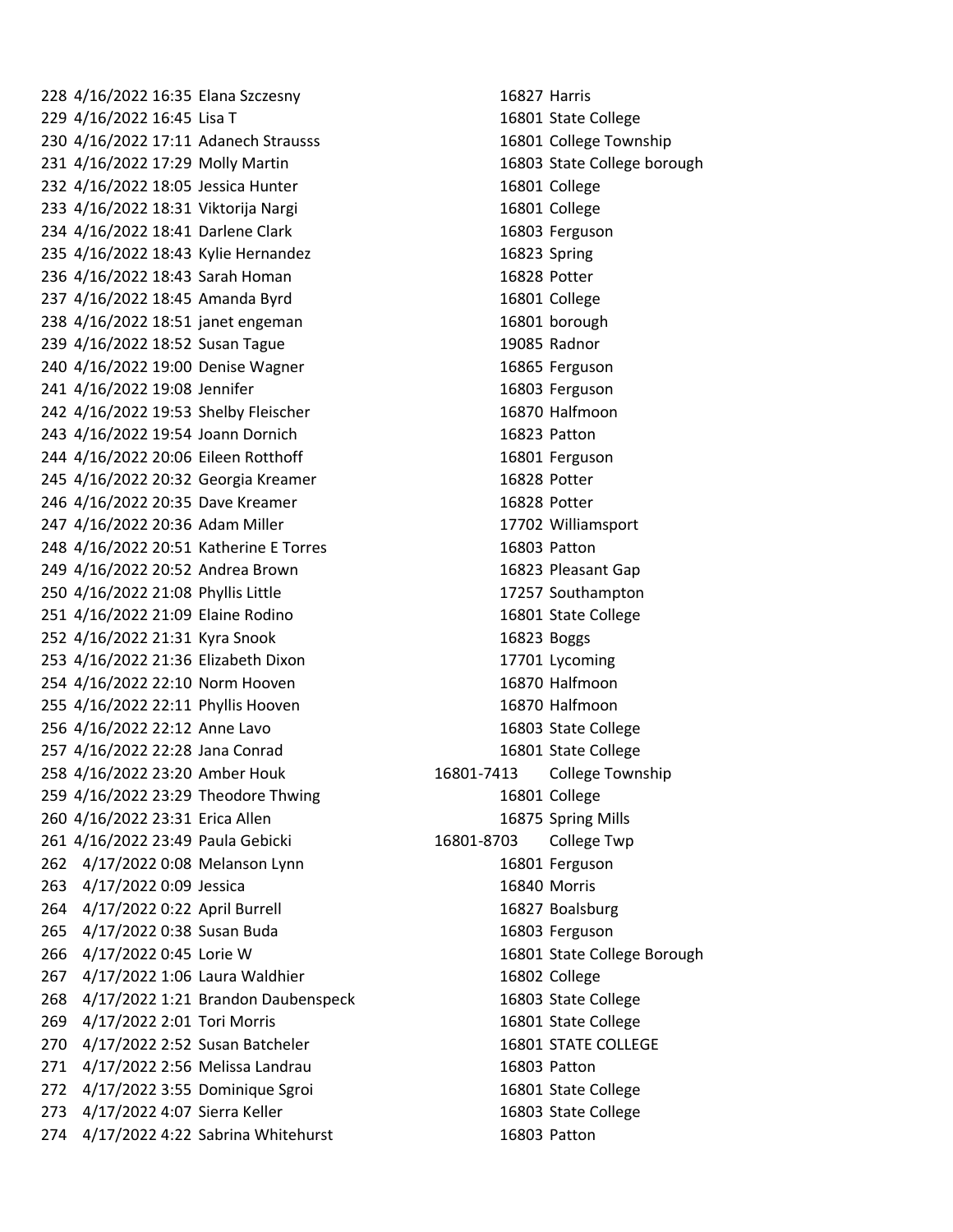4/17/2022 5:17 Elizabeth Ceres 16803 Ferguson 4/17/2022 10:16 Kayla McCartney 16823 Bellefonte 4/17/2022 10:48 Michael J Dooris 16803 State College 4/17/2022 12:16 Howard Shultz 16803 Patton 4/17/2022 12:41 Patricia Reddington 16865 Ferguson 4/17/2022 12:50 C J Rusnak 16803 Patton 4/17/2022 13:14 Anne Burgevin 16865 Pennsylvania Furnace 4/17/2022 14:46 Jo-Ann Dreibelbis 16865 Ferguson 4/17/2022 15:08 Lisa Richardson 16801 College 4/17/2022 15:52 Christine A Fahey 16801-7065 STATE COLLEGE 4/17/2022 16:07 Debra Griffie 16803 State College Borough 4/17/2022 16:28 Shelley Stoffels 16801-6322 State College 287 4/17/2022 16:47 Andrew Miller 16801 College Township 4/17/2022 17:00 Mahmut Kandemir 16801 College 4/17/2022 17:11 Laurie Troyer 16828 Potter 4/17/2022 18:12 Helene Monthley 16827 Harris 4/17/2022 18:25 Kirsten Kjelgaard 16801 College 4/17/2022 18:27 Pamela Meyer 16803 State College 293 4/17/2022 18:32 Ileen Carter 16801 College 4/17/2022 18:34 Susan Smith 16851 College 4/17/2022 18:35 Bing zhu 16803 Ferguson 4/17/2022 18:36 Karianne Chessario 16801 Ferguson 297 4/17/2022 18:59 Laura Kemper 16803 STATE COLLEGE 4/17/2022 19:02 Dorothy Wirtz 16801 College 4/17/2022 19:02 Arthur Goldschmidt 16801 State College 4/17/2022 19:07 J Ferguson 67846 Garden City 4/17/2022 19:44 Bonnie 18471 Glenburn Twp 4/17/2022 20:08 Nancy Stahl 16870 Patton 4/17/2022 20:19 John corr 16801 College 4/17/2022 20:23 Gabrielle Goldner 16827 Harris 4/17/2022 20:25 Nathan Goldner 16827 Harris 4/17/2022 20:56 Ruth Rieck 16851 College 4/17/2022 20:59 Christine Bailey 16801 Ferguson 4/17/2022 21:08 Linda Burns 16865-9763 Ferguson 4/17/2022 21:10 Rev Eileen Weglarz 16827 Harris 4/17/2022 21:11 Kimberly Dick 16801 College 4/17/2022 21:23 Judy Gromis 16801 State College 4/17/2022 21:33 Rachael 16827 Centre 4/17/2022 21:35 Hillary Sunderland 16851 College twp 4/17/2022 21:52 Sarah 16803 Centre 4/17/2022 22:03 Shawna Stucky 16823 Pleasant Gap 4/17/2022 22:12 Suzanne Woodring 16801 State College 4/17/2022 22:24 paula hesse 16801 state college borough 4/17/2022 22:38 charles Etzweiler 16801 STATE COLLEGE 4/17/2022 23:14 Heidi Marie Knutelsky 16801 State College 4/17/2022 23:18 Nancy Williams 16801 Ferguson 4/17/2022 23:24 Vickie Trunnell 16803 Patton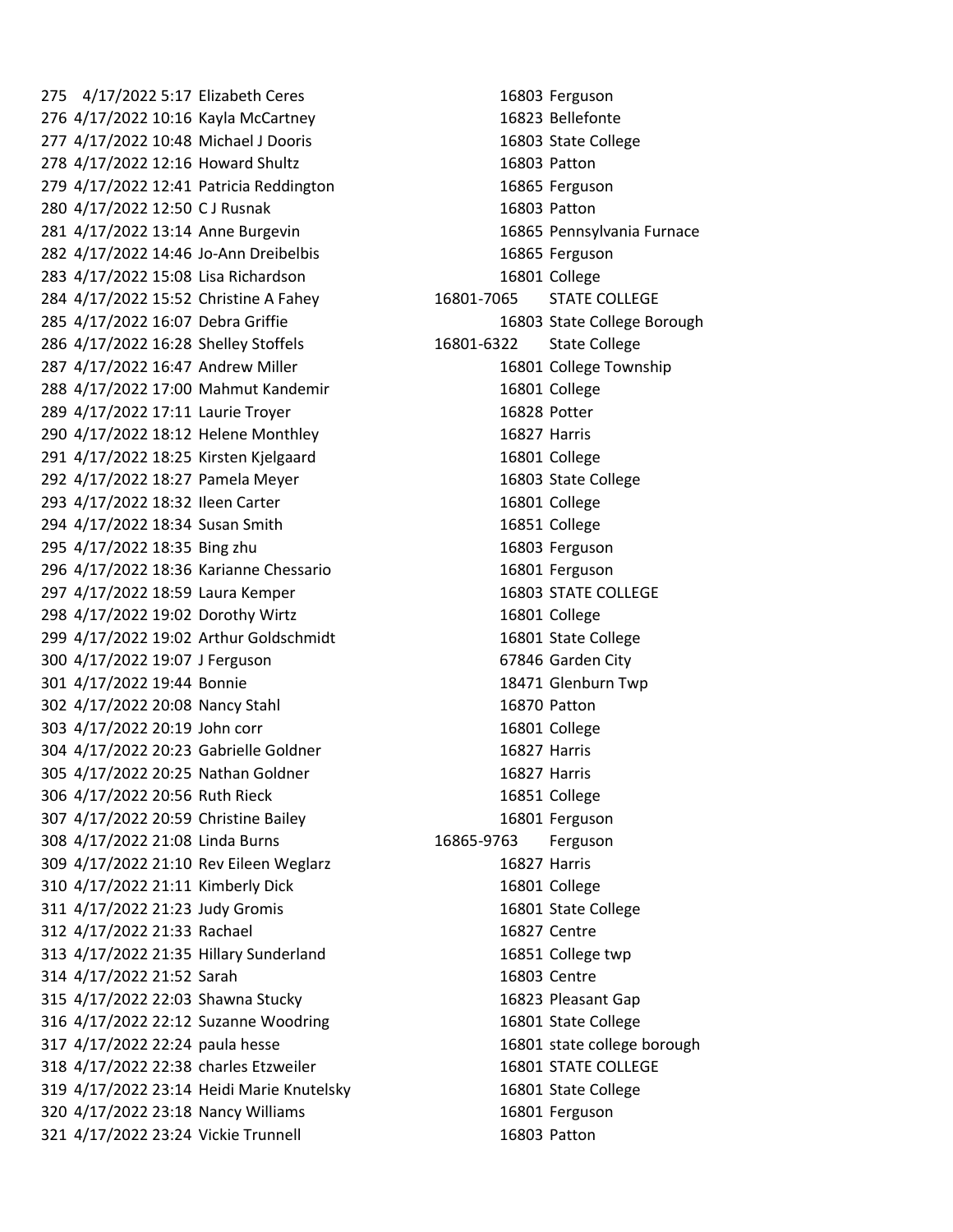4/17/2022 23:37 Kim Winck 16823 Spring 4/17/2022 23:54 George Vraneza 16827 Harris 4/18/2022 0:05 Pris Shea 16801 Ferguson 4/18/2022 0:05 Thomas Carlson 16803 Patton 4/18/2022 0:05 Tapas Mal 16801 State College 327 4/18/2022 0:08 Sue 16823 Bellefonte 4/18/2022 0:11 Brenda Black 16870 Halfmoon 4/18/2022 0:12 Aydin Alptekinoglu 16801 University Park 4/18/2022 0:13 Rachel Malick 16801 College 4/18/2022 0:17 Brian Goldfarb 92116 San Diego 4/18/2022 0:23 Shirley Farcus 16801 State College borough 4/18/2022 0:54 David Kolasa 16801 College 4/18/2022 1:02 Carmen M Strand 16827-1262 BOALSBURG 4/18/2022 1:04 Dawn-Gale Fisher 16801 STATE COLLEGE 4/18/2022 1:06 Liz Yukish 16801 College 4/18/2022 1:13 Karen Witherite 16801 State College 4/18/2022 2:00 Pam Zimmerman 16801 College 4/18/2022 2:04 Parastou Feiz 91784 UPLAND, CA 340 4/18/2022 2:22 Mary Gage 16803 State College 4/18/2022 2:28 Aleksandra Radlinska 16851 College 4/18/2022 3:02 Samantha Fuller 16803 State College 4/18/2022 3:32 Marie Hamilton 16801 State College 4/18/2022 6:57 Lena Thynell 16870 Patton 4/18/2022 7:53 Cheryl Bohn 16801 College 4/18/2022 9:26 Cynthia Carpenter 16803 State College 4/18/2022 10:09 David Stahl 16870 Patton 4/18/2022 10:53 Jeanne Walsh 16827 Ferguson 4/18/2022 11:08 Alan Rotz 16827 Harris 4/18/2022 11:20 Beth Williams 16801 College 4/18/2022 11:24 Nicole Pote 16801 State College Borough 4/18/2022 11:26 Amy 16803 Ferguson 4/18/2022 11:37 Anthony DeLuca 16870 Patton 4/18/2022 12:19 Cristina Houtz 16803 STATE COLLEGE 4/18/2022 12:31 Kerry cavanaugh 16801 College township 4/18/2022 12:31 Qing Liu 16803 Centre 4/18/2022 12:48 Tracy Warren 16827 Boalsburg 4/18/2022 12:59 Susanne Groenendaal 16801 State College borough 359 4/18/2022 13:10 Kelly L Keefe 16801 State College 4/18/2022 13:26 Clara Strausser 16827 Harris 4/18/2022 13:30 Ruth Japinga 32138 Grandin 4/18/2022 13:40 Scott Adam 16801 College 4/18/2022 13:51 Kimberly Urbanski 16803 Patton 4/18/2022 13:58 Jill 16801 College 4/18/2022 14:09 Heidi Biever 16801 State College 4/18/2022 14:12 Vivian Straub 16827 Harris Twp 4/18/2022 14:13 Justin Loy 16803 Ferguson 4/18/2022 14:13 Dawn Maguire 16801 State College Borough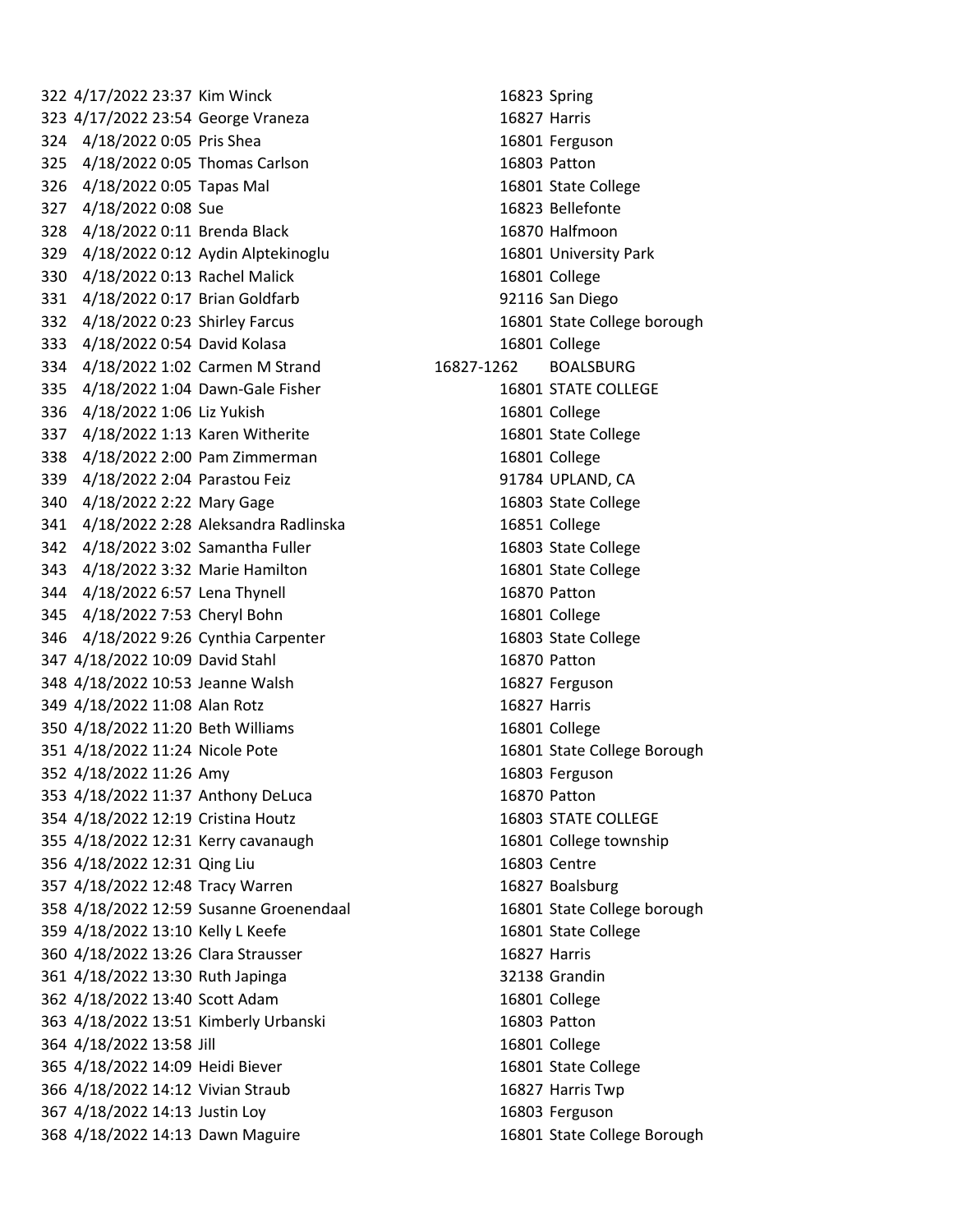4/18/2022 14:21 Cairsty DePasquale 16803 State College 4/18/2022 14:23 Jie Peng 16801 Ferguson 4/18/2022 14:24 Paul G Knight 16827 Boalsburg 4/18/2022 14:27 Lisa Bolton 16801 Borough of State College 4/18/2022 14:29 Jing Du 16801 University Park 4/18/2022 14:29 Anne 16803 State college 4/18/2022 14:29 Richard Kipp 16827 Harris 4/18/2022 14:32 Libby Gage 16803 Patton 4/18/2022 14:37 susan steiner 16826 harris 4/18/2022 14:41 Roxanne Shiels 16844 U ion 4/18/2022 14:41 Shujie wang 16801 ferguson 380 4/18/2022 14:48 Chenying Wang 16801 ferguson 4/18/2022 14:52 Zhe Wang 16803 Patton 4/18/2022 14:54 Lisa Sleigh 16827-1250 Boalsburg 4/18/2022 14:56 lilian 16801 Feguson 4/18/2022 15:05 Jing Wang 16801 Ferguson 4/18/2022 15:18 yanqiong yang 16901 Ferguson 4/18/2022 15:21 Yaxian Li 16803 ferguson township 4/18/2022 15:23 Ying Deng 16803 Ferguson 4/18/2022 15:33 Biqin Xie 16801 Ferguson 4/18/2022 15:35 Qian zhang 16803 State College 4/18/2022 15:38 Yang 16803 State College 4/18/2022 15:40 Lemmy 16803 State college 392 4/18/2022 15:56 Jeremy Engels 16801 Ferguson 4/18/2022 16:12 Jeffrey Catchmark 16803 Patton 4/18/2022 16:18 Margaret Rush 19348 Kennett Square 4/18/2022 16:20 Jia Song 16801 state college 4/18/2022 16:22 Danielle 11590 Westbury 4/18/2022 16:27 Elizabeth A Gordon 16823 Walker 4/18/2022 16:28 Ashley Elizabeth Hamlin 16803 State College 4/18/2022 16:32 Baughan 19382 West Chester 4/18/2022 16:33 Laura smith 16803 Ferguson 4/18/2022 16:34 Jessie Green 17046 Lebanon 4/18/2022 16:47 Anita Lobley 19067 Yardley 4/18/2022 16:54 Dianne Stansbury 60048 Libertyville 4/18/2022 16:58 Lisa Robertson 7945 Mendham 4/18/2022 16:59 Darcie Wagner 18045 Easton 4/18/2022 17:00 Amy Hermansen 19083 Haverford 4/18/2022 17:11 Karen capobianco 19040 State college 4/18/2022 17:14 Desiree Kelly 18210 Kidder 4/18/2022 17:14 Ghazala SHAFFI 20175 Leesburg 4/18/2022 17:19 Laura Baker 16870 Halfmoon 4/18/2022 17:21 Jason Maas 16801 State College Borough 4/18/2022 17:26 Amy Rothrock 16801 BTHPL 4/18/2022 17:28 Karen Kite 16865 PENNSYLVANIA FURNACE 4/18/2022 17:30 Erin Stube 16801 Centre 4/18/2022 17:30 Barbara LeAnn Marshall 16801 College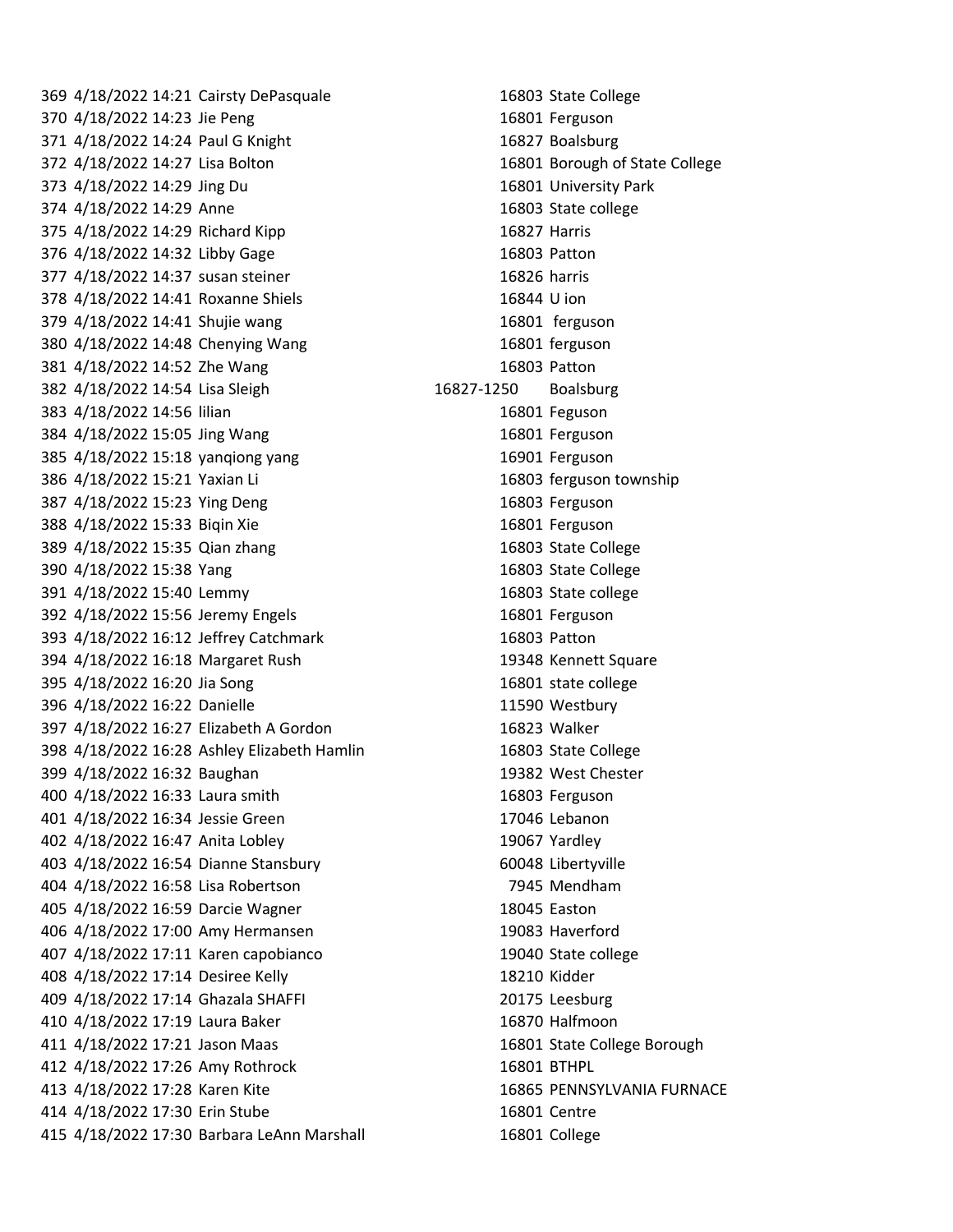4/18/2022 17:32 Karen Hamilton 16801 State College, Pa 4/18/2022 17:33 Emery Marshall 16801 College 4/18/2022 17:34 Nadine Swanson 16801 State College 4/18/2022 17:35 Sherry Lonsdale 16803 Furgison 4/18/2022 17:35 Ying Zhou 16801 Ferguson 4/18/2022 17:46 Melissa Pribanic 15133 Mckeesport 4/18/2022 17:50 Don Cis 16803 Patton 4/18/2022 17:53 Karen McGill 19064 Springfield 4/18/2022 17:56 Diane Peyton 19073 Newtown Square 4/18/2022 18:03 Letitia Bullock 16801 College 4/18/2022 18:04 Jola Maslinski 28360 Monroe 4/18/2022 18:06 J Christie 17015 MIDDLESEX 4/18/2022 18:10 Denise DeGeorge 16851 College 4/18/2022 18:11 adrienne 16801 centre 4/18/2022 18:26 Barbara J Yingling 16801 college 4/18/2022 18:27 Richard Sargo 16801 College 4/18/2022 18:35 Courtney L 16823 Walker 4/18/2022 18:38 Lillian Bean 16823 Bellefonte 4/18/2022 18:39 Gloria UT 16802 State College 4/18/2022 18:40 Barbara Furman 16801 College 4/18/2022 18:43 Cathie kenny 16803 Ferguson 4/18/2022 18:47 Nancy Wolf 16803 Ferguson 4/18/2022 19:11 Tamar Palmer 16851 College 4/18/2022 19:15 daguan 16803 psu 4/18/2022 19:28 Tom Brennan 16801 State College 4/18/2022 19:39 Suzanne Wethey 19342 Glen Mills 4/18/2022 19:50 Skip Dreibelbis 16801 State College 4/18/2022 19:52 Rebecca John 16801 State College 4/18/2022 20:07 Rhys John 16801 State College 4/18/2022 20:09 Cynthia Pyrih 19060 Bethel 4/18/2022 20:10 Becky Miller 16823 Benner 4/18/2022 20:10 Kara Dixon 16801 College 4/18/2022 20:16 Sandy Roe 16823 Spring 4/18/2022 20:21 Sadhna Agrawal 16801 State College 4/18/2022 20:24 Michelle Shipley 16803 Ferguson 4/18/2022 20:32 Tim Magner 16801 State College 452 4/18/2022 20:37 TAMMY FALLS 16803 CENTRE 4/18/2022 20:45 Kaley Hallmark 16801 State College Borough 4/18/2022 20:54 Sue 16801 College 4/18/2022 20:57 AJ Smith 16865 Ferguson 4/18/2022 21:06 Lisa Beherec 16854 Millheim Burough 4/18/2022 21:13 Kara E Eckert 16827 Boalsburg 4/18/2022 21:18 Tina Z 16801 College Township 4/18/2022 21:24 Kaitlyn Moore 16865 State College 4/18/2022 21:30 Stephanie Sanders Denius 21402 Annapolis 4/18/2022 21:36 Beverly Haushalter 16827 BOALSBURG 4/18/2022 21:37 Laurie Ferry 19473 Schwenksville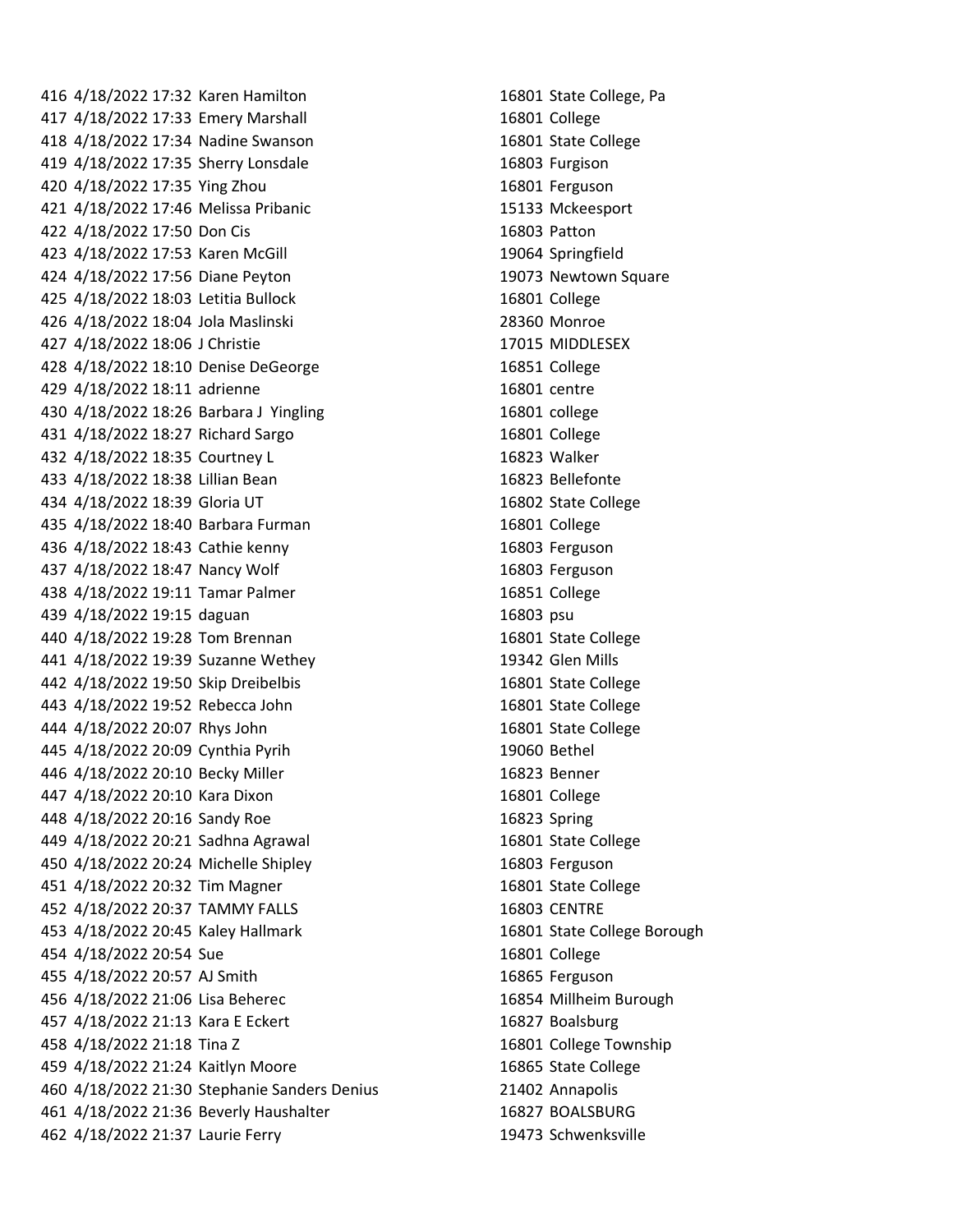4/18/2022 21:46 John Leon 16801 College 4/18/2022 21:49 Julie Bresson 21146 State College 4/18/2022 21:52 Jeff scott 16851 College 4/18/2022 21:56 Richard Ciervo 16801 College 4/18/2022 22:00 Rachel Narehood 16801 College 4/18/2022 22:01 Norine Winn 16803 College 4/18/2022 22:02 Mary Dean 16801 State College 4/18/2022 22:09 John Holst 16823 Spring 4/18/2022 22:17 Robin Chiavetta 19335 Downingtown 4/18/2022 22:46 Judd michael 16851 College 4/18/2022 22:54 K G 16803 College 4/18/2022 22:56 Li Li 16803 State College 4/18/2022 23:07 Priya Sharma 16803 Centre 4/18/2022 23:16 Alice Hsi 19311 London Grove 4/18/2022 23:23 Brianna Felgoise 16801 State college 478 4/18/2022 23:31 Natalie Odonnell 19047 Langhorne 4/18/2022 23:36 Tracie Hockenberry 16881 State 4/18/2022 23:41 Daniela Saraka 16801 State College 4/18/2022 23:43 Mary Waechter 16803 Patton 4/18/2022 23:52 Jean Sanders 16803 College 4/19/2022 0:01 Julianne modugno 7960 Morris 4/19/2022 0:06 Maria francis 18013 Upper mount bethel twp 4/19/2022 0:43 Katharine Adams 16865 Ferguson 4/19/2022 0:45 William Kobylarczyk 16870 Patton 4/19/2022 0:49 Mary Anne Daley 18403 Archbald 4/19/2022 0:56 Lori Kowalski 16801 State College 489 4/19/2022 0:57 Catherine Cohan 16851 College 4/19/2022 1:20 Joan Mary Koester 16803 State College 4/19/2022 1:20 Melissa Krajcovic 16870 Halfmoon 4/19/2022 1:24 Maleah Crader 16801 Centre 4/19/2022 1:31 Noah Coleman 16801 State College 4/19/2022 2:03 Anne Cortese 16801 STATE COLLEGE 495 4/19/2022 2:07 Aimée 16801 State College 4/19/2022 2:33 Wael Jabr 16803 Ferguson 497 4/19/2022 2:34 Luke 16801 PSU 4/19/2022 2:37 Joe Adams 16801 PSU 4/19/2022 3:00 Dana L Stuchul 16801 State College Borough 4/19/2022 3:51 Pamela J Reed 16868 Pine Grove Mills 4/19/2022 4:01 Esther Prins 16803 State College 4/19/2022 4:26 Frank Ritter 16801 state college 4/19/2022 6:37 Manuel Llinas 16803 State College 4/19/2022 7:44 Patricia M Clancy 93117-4344 Goleta 4/19/2022 10:57 Leila Bradaschia 16801 College 4/19/2022 11:00 Kim Finkbeiner 14534 Pittsford 4/19/2022 11:17 Nancy Darlington 18104 Allentown 4/19/2022 11:26 Cynthia Hartswick 16801 State College 4/19/2022 11:33 elizabeth g Haushalter 16803 State College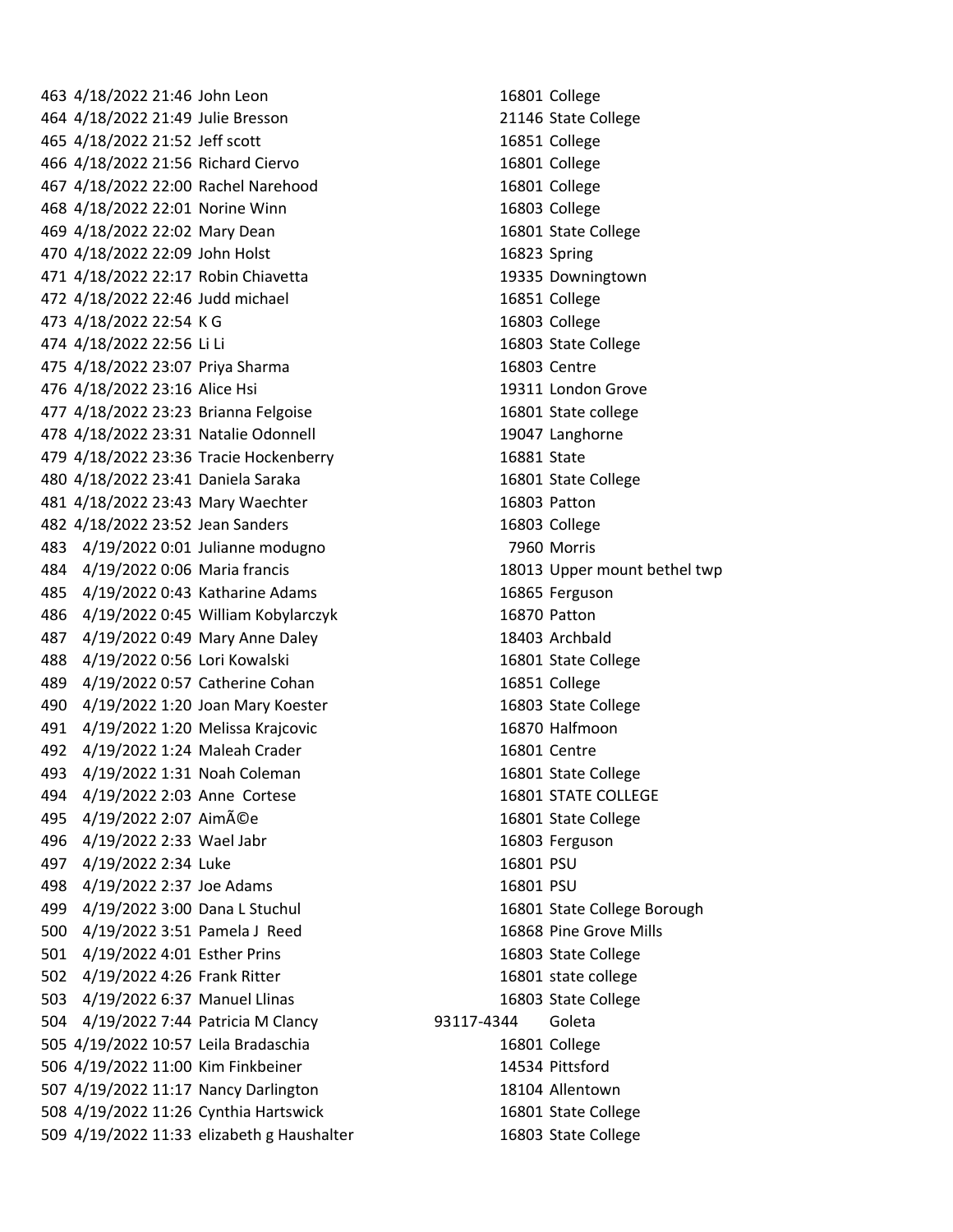4/19/2022 11:39 Julie alleman 19363 Oxford Borough 4/19/2022 11:40 Jeanne Sax 19047 Langhorne 4/19/2022 11:56 Kristen Devlin 16801 College Township 4/19/2022 12:02 Theresa Tarves 16801 State College 4/19/2022 12:07 Marjorie Devlin 18901 Doylestown 4/19/2022 12:18 Enid Roman 11214 Brooklyn Kings 4/19/2022 12:24 Lee Giles 16803 State College 4/19/2022 12:25 Ashli Moore 16844 Huston 4/19/2022 12:36 Alicia Catharine Decker 16875 Spring Mills 4/19/2022 12:47 Lisa Bocina 18235 Lehighton 4/19/2022 12:50 Wechsler Ball Alice 16827 Boalsburg 4/19/2022 12:55 Moriah Szpara 16803 Centre 4/19/2022 13:09 Milly Hopkins 16803 Borough 4/19/2022 13:12 Stephanie Movahedi 16801 State College Borough 4/19/2022 13:14 Katriona Shea 16803 State College 4/19/2022 13:23 Alex Lubin 16801 State College 4/19/2022 13:24 Kelly Gallagher 16801 State College 4/19/2022 13:30 Ling Rothrock 16801 State College Borough 4/19/2022 13:30 Betty Harper 16803 State College 4/19/2022 13:34 Scott Sheeder 16803 State College 530 4/19/2022 13:37 Amy Ansari 16801 College 4/19/2022 13:37 Robert Anderson Whitaker 16803 State College 4/19/2022 14:01 John M Cimbala 16865 Pennsylvania Furnace 4/19/2022 14:07 Carmen Gass 16801 State College 4/19/2022 14:11 Ann Jones 16801 State College 4/19/2022 14:15 Lois Murphy 16801 state college 4/19/2022 14:16 Rebecca Hirsch 16801 State College 4/19/2022 14:17 Deborah Schussler 16870 Patton 4/19/2022 14:18 Pembroke Childs 16801 State College 4/19/2022 14:20 Jeff Edmunds 16803 State College 4/19/2022 14:22 Rod Burnham 16801 College Twp 541 4/19/2022 14:23 Taraneh Ansari 16801 College 4/19/2022 14:31 Linda Klimczyk 16823 Bellefonte Borough 4/19/2022 14:40 Michelle Houck 16823 Pleasant Gap 4/19/2022 14:44 Anonymous 16801 State College 4/19/2022 14:47 Patti Reddington 16801 College Twp 4/19/2022 14:52 Mark Katsouros 16801 State College Borough 547 4/19/2022 14:55 Amber Miller 16865 PA Furnace 4/19/2022 15:05 Sharon Jackson 16801 State College Borough 4/19/2022 15:19 JADINE REESE 16870 Port Matilda 4/19/2022 15:23 Steve McDonald 16870 Patton 4/19/2022 15:39 Fannie Mui 16803 Ferguson Township 4/19/2022 15:40 Meredith Doran 16801 state college borough 4/19/2022 15:42 Alenoosh Kohl 19966 State colleg 4/19/2022 15:42 Eugene Morgan 16803 State College 4/19/2022 15:46 Kathy Vaughn 16677 centre 556 4/19/2022 15:53 Sally June Sherman 16801 State College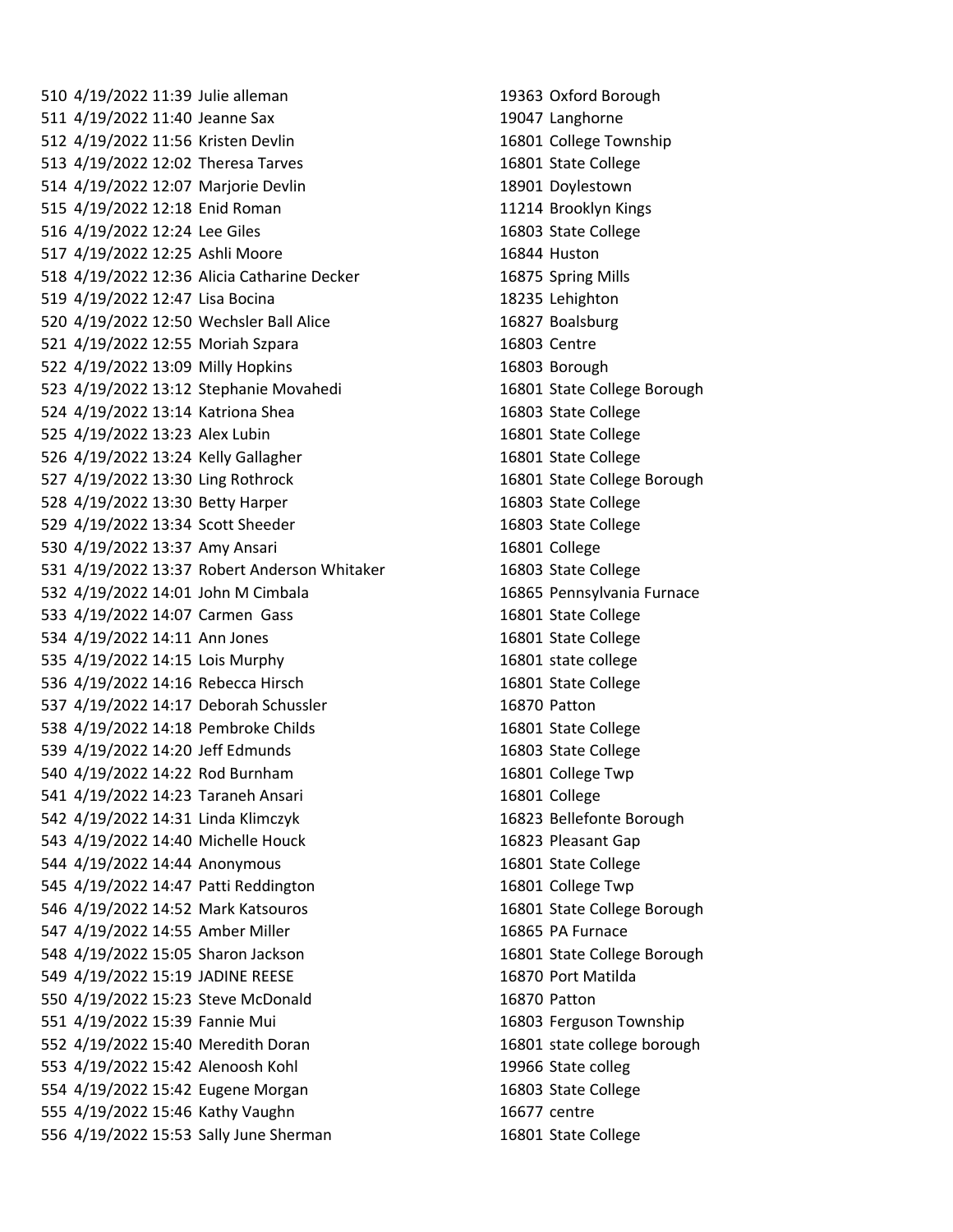4/19/2022 16:00 Judy M Everly 16851 College 4/19/2022 16:01 Rosemary J Jolly 16803 State College 4/19/2022 16:13 Bonnie Dripps 16801 State College 4/19/2022 16:29 Dorothy E Aylward 16801 Ferguson 4/19/2022 16:35 Mackenzie Sutfin 16803 PAtton 4/19/2022 16:42 Justin Patterson 16823 Walker 4/19/2022 16:52 Leslie Dyer 16823 Bellefonte 4/19/2022 17:01 Kevin Dincher 16870 PORT MATILDA 4/19/2022 17:19 Cathy DeSanto 16803 Ferguson 4/19/2022 17:46 Ruth Mendum 16801 College 4/19/2022 17:49 Erin Rannels 16870 Halfmoon 4/19/2022 17:59 Megan Williams 16803 Ferguson 4/19/2022 18:04 Marcia Heitzmann 16803 Centre 4/19/2022 18:16 Alan Claver 16801 State College 4/19/2022 18:27 Karen Clipper 16865 Ferguson 4/19/2022 18:29 Ruth Markle 16865 Pennsylvania Furnace 573 4/19/2022 18:36 MacD 16801 State College 4/19/2022 18:48 Susan Stewart 16828 Harris 4/19/2022 19:16 Alicia Burns 19382 West Chester 4/19/2022 19:46 John Dziak 16801 College 577 4/19/2022 20:03 Peeranee Musigchai 16801 Ferguson 4/19/2022 20:21 Marc Warren 16827 Harris 4/19/2022 20:28 Kaylah Olshefsky 16801 State College 580 4/19/2022 20:35 Wolfe Margaret 16828 Centre Hall 4/19/2022 21:04 Lyle Yablonsky 20176 Leesburg 4/19/2022 21:13 Jenny Summers 16856 Mingoville 4/19/2022 21:34 Kimberly-Dawn Falk 16803-1216 State College 584 4/19/2022 21:37 Joyce Hall 16801 Benner 585 4/19/2022 22:00 Mark Holsing 16865 Ferguson 4/19/2022 22:10 Aubree Mussman 16803 Patton 4/19/2022 22:20 Jongoh Eun 90631 La Habra 4/19/2022 22:36 Gum Wha Kim 90631 La Habra 4/19/2022 23:02 Jisook Kim 93933 Monterey 4/19/2022 23:06 Amy Frank 16801 State College 4/20/2022 0:47 Kerry Wiessmann 16801 College 4/20/2022 1:30 Jaya 18940 Bucks 4/20/2022 1:36 Kunwook Chung 93933 Monterey 4/20/2022 3:05 Symiin Chow 16803 Patton 4/20/2022 10:14 Martha Ferguson 18013 Bangor 4/20/2022 11:22 Jennifer marx 16851 College 4/20/2022 11:27 William Dripps 16801 Borough of State College 4/20/2022 12:10 Jessamyn Abel 16801 State College Borough 4/20/2022 12:19 J Abel 16801 State college burough 4/20/2022 12:26 Pauline Vraneza 16827 Harris 4/20/2022 12:28 Karen Pheasant 16801 State college 4/20/2022 12:38 Catherine Grigor 16827 Harris township 4/20/2022 12:58 Peter Rainey 16823 Bellefonte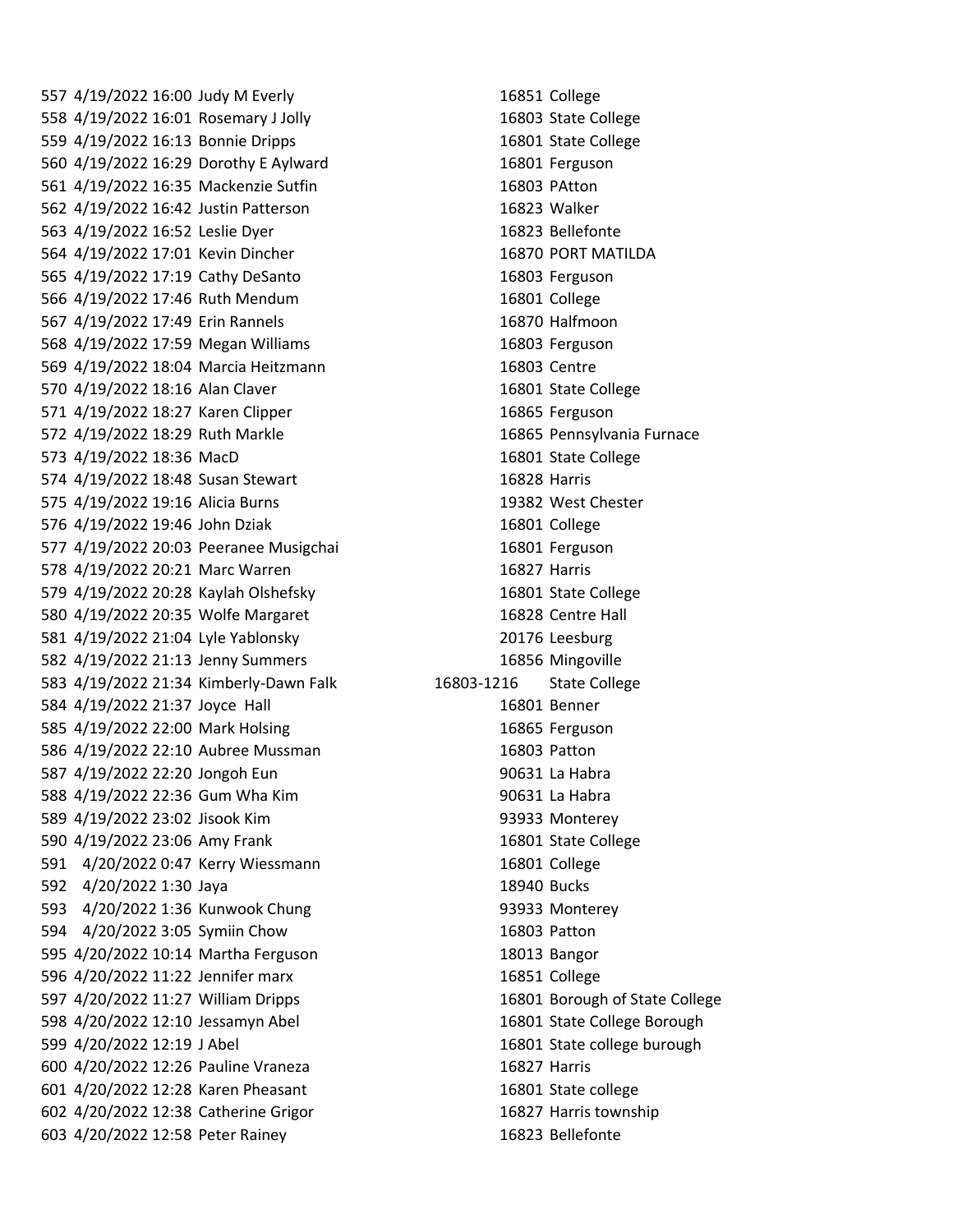4/20/2022 13:39 Emily Cook 16801 College 4/20/2022 14:15 Ruth Macfarlane 18034 Center Valley 4/20/2022 15:32 Annette Hestres Garcia 16803 Patton 4/20/2022 17:07 Elizabeth Morgan 16881 Clearfield 4/20/2022 17:21 Patricia Rang 16827 Boalsburg 4/20/2022 17:22 Megan Miskinis 168010 College 4/20/2022 18:25 Priya Poehner 16801 State College 4/20/2022 19:13 Carol Pilgrim 16803 Patton 4/20/2022 19:37 Nanette Spyker 17406 Manchester 4/20/2022 19:42 Jon Olson 16801 State College 4/20/2022 20:00 Joel Martin 16801 State College 4/20/2022 20:53 Donna Symons 16802 State college 4/21/2022 0:03 Jessica Gracie-Griffin 16803 Ferguson 4/21/2022 1:16 Susan Dietterich 18073 Montgomery 4/21/2022 1:29 Erin Carter 16801 STATE COLLEGE 4/21/2022 2:16 Debra Herman 16841 Howard 4/21/2022 2:41 Clare Cowen 16801 State College, Pennsylvania 16801 4/21/2022 3:45 Mary Lou Munn 16803 Patton 4/21/2022 7:39 Otis Statham 16801 College 4/21/2022 8:37 Jennifer Nelson 16801 Patton 4/21/2022 10:31 Amy Ritter 16801 State College 4/21/2022 10:55 Joella Sperber 8824 Kendall Park 4/21/2022 11:11 Marie CORNELIUS 15238 PITTSBURGH 4/21/2022 12:26 Marissa Leonard Smith 16801 State College 4/21/2022 12:44 Maryanne Dabney 16801 Ferguson 4/21/2022 12:46 Ann Auhl 16801 Ferguson 4/21/2022 14:33 Maegan Casey 16823 Pleasant Gap 4/21/2022 15:20 Echo Wang 16803 Patton 4/21/2022 18:30 Laura Kilareski 16801 College 4/21/2022 19:06 Miranda Smith 16823 Bellefonte Borough 4/21/2022 19:24 Mariah Chuprinski 16823 BELLEFONTE 4/21/2022 19:29 Elaine Hui 16801 State College 4/21/2022 19:47 Paul Wood 18976 Warrington, PA 4/21/2022 19:49 Gary Williams 16801 College 4/21/2022 19:51 Jayne Glocke 16803 Patton 4/21/2022 20:00 Carol Dreibelbis 16870 Halfmoon 4/21/2022 20:10 Brandon W 16801 College 4/21/2022 20:15 Julie Evak 16801 College 4/21/2022 20:19 Mariam DeGarmo 16841 Boggs 4/21/2022 20:23 Carrie Heron 16803 Feeguson 4/21/2022 21:21 George perez 16803 Patton 4/21/2022 21:33 Peter Krol 16803 Patton 646 4/21/2022 21:56 Lori Womer 16803 Ferguson 4/21/2022 21:59 Dorothy Delafield 16827 Boalsburg 4/21/2022 22:13 Angela Keller 16801 College 649 4/21/2022 22:23 Denise Meyer 16801 Ferguson 4/21/2022 22:28 Felicia Ko 16803 Patton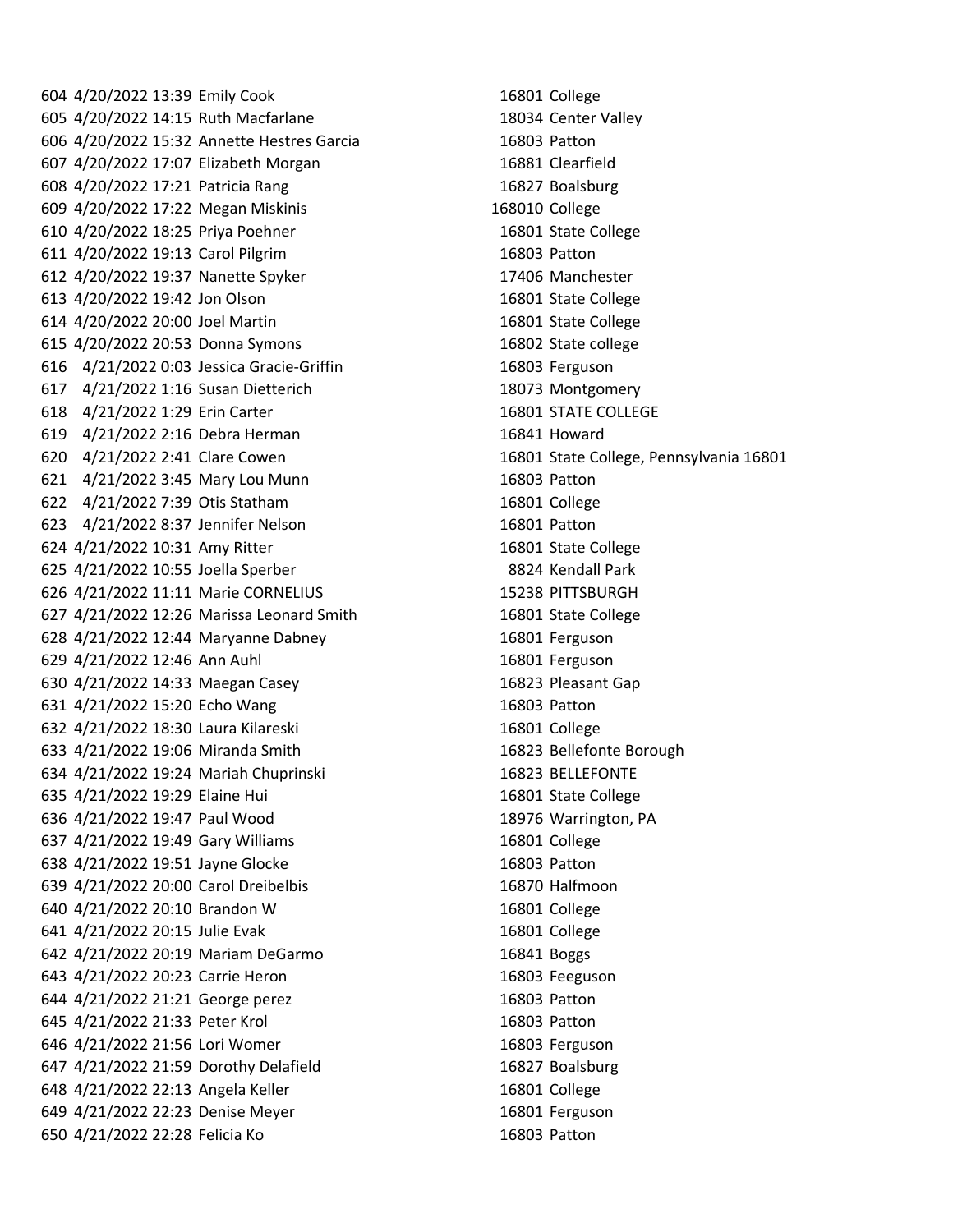4/21/2022 22:28 Diana Malcom 16801 Borough is state college 4/21/2022 22:51 Stephanie Herzberg 16803 Patton 4/21/2022 22:56 Kristin D 16803 Patton 4/21/2022 23:04 Anonymous resident 16801 College 4/21/2022 23:14 Gina Brannick 16803 State College 4/21/2022 23:24 Leanne Zuech 16801 Centre 4/21/2022 23:26 Nicola Rusca 16803 Patton 4/21/2022 23:48 Sara Brennen 16803 Patton Township 4/22/2022 0:05 Shauna McElroy 16803 Patton 4/22/2022 0:21 Kristen Sharp 16870 Patton 4/22/2022 0:22 Renee Hoover 16801 Ferguson 4/22/2022 0:39 Beth Gillio 16803 Patton 4/22/2022 0:40 Jeanne Boggie 16823-7289 Spring 4/22/2022 0:47 Susan Streit 16801 College 4/22/2022 0:53 Faye Burtch 16801 Center 4/22/2022 1:24 Kristina Whitaker 16870 Port Matilda 4/22/2022 1:35 RH 16851 College 4/22/2022 1:37 Steve Weidman 16827 Harris 4/22/2022 1:45 Stefani Bjorklund 16801 Centre 670 4/22/2022 1:54 Aaron R Cassel 16803 STATE COLLEGE 4/22/2022 4:53 James McSweeney 16803 Ferguson 4/22/2022 10:06 Heidi Adams 16827 Harris 4/22/2022 10:32 Kimberly Rubin 16801 Ferguson 4/22/2022 10:32 Morgan Wasikonis 16803 State College, 16803 4/22/2022 11:00 MKari 16803 Ferguson 4/22/2022 12:41 Lee McGann 16801 College 4/22/2022 12:51 Richard Look 19087 Wayne 4/22/2022 13:25 Roger Daugherty 16801 State College 4/22/2022 13:25 Laura Van Velsor 16844-8304 Julian 4/22/2022 13:40 Greg Laplante 16803 Ferguson 4/22/2022 13:51 Sheryl J Leaman 16801 State College 4/22/2022 14:16 Lana Medina 16851 Lemont in Centre County 4/22/2022 14:16 Patty Nellis 16851 College Twp. 4/22/2022 14:20 Emily 16801 College 4/22/2022 14:20 Laura Fulton 16801 College 4/22/2022 14:24 Kaitlin Greenaway 16801 College 4/22/2022 14:44 Yvette Willson 16801 State college 4/22/2022 15:31 Diane Yingling 16827 Harris 4/22/2022 15:38 Emma Schmidt 16801 State College 4/22/2022 15:47 Chase C 16801 State College Borough 4/22/2022 15:49 Glenna Malcolm 16827 Harris 4/22/2022 16:24 Rebecca Lynch 16803 Patton 4/22/2022 16:51 Pamela Cistaro 16803 Patton 4/22/2022 17:28 Amanda White 16801 College 4/22/2022 17:45 Scott Anthony 16801 Ferguson 4/22/2022 18:04 Kevin and Catherine Alloway 16870 PORT MATILDA 4/22/2022 18:21 Leann Diederich 16823 Bellefonte Borough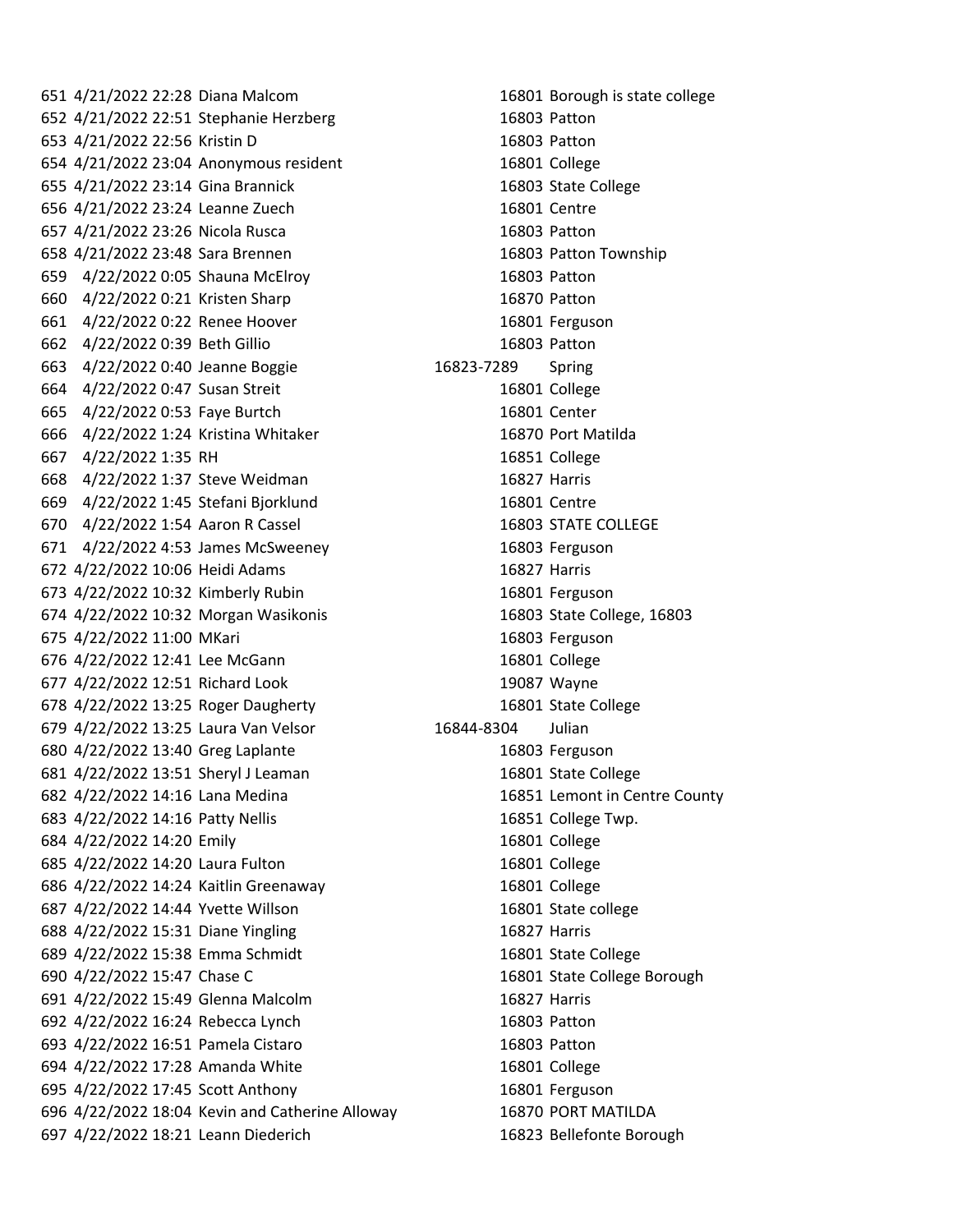4/22/2022 18:24 Anthony Buda 16803 Ferguson 4/22/2022 18:47 Randy Earhart 16827 Harris 4/22/2022 18:59 Andrea Groznik 16803 Patton 4/22/2022 19:06 Elizabeth Hay 16823 Centre 4/22/2022 19:07 Debra Guerrero 16801 State College 4/22/2022 19:27 MARY B WISEMAN 16823 Benner 4/22/2022 19:28 Betsy VanNoy 15870 Halfmoon 4/22/2022 19:54 dorothy halsnik 16866 centre 4/22/2022 19:55 Sharon Huang 16803 State College 707 4/22/2022 19:55 Mary Carol Frier 16828 Centre Hall 4/22/2022 20:18 Constanza Ehrenhaus 16827 Harris 4/22/2022 20:20 Barbara Morar 16803 borough of State College 4/22/2022 20:21 Deborah Dworsky 16801 College 4/22/2022 20:24 Hannah Lysczek 16823 Spring 4/22/2022 20:25 Madi Wenger 16801 College 4/22/2022 20:30 David lepro 17055 Cumberland 714 4/22/2022 20:32 John Mason 16865 Ferguson 4/22/2022 20:35 Jasmine Alptekinoglu 16801 College Township 4/22/2022 20:55 Theresa D Lafer 16801 State College 4/22/2022 20:57 Gloria Leous 16801 State College 4/22/2022 21:01 Susan Haagen 16823 Benner 4/22/2022 21:15 Daniel Tracy 16828 Centre Hall 4/22/2022 22:28 Barry Kroeker 16823 Bellefonte 4/22/2022 22:47 Larry A Parko 16823 Pleasant Gap 4/22/2022 22:48 Nancy Parko 16823 Pleasant Gap 4/22/2022 23:17 Justin Michael Collins 16801 STATE COLLEGE 4/22/2022 23:22 Seraphima Hunter 16870 Port Matilda 4/22/2022 23:46 Laurie Mulvey 16801-6307 State College 4/22/2022 23:58 James Pflumm 16801 Ferguson 4/23/2022 0:04 Carol Pflumm 16801 Ferguson 4/23/2022 0:05 Sam Richards 16801 State College 4/23/2022 0:25 Lynne DeLuca 16870 Patton 4/23/2022 0:27 Irmgard Lee 16803 Patton 4/23/2022 2:08 Peter Buck 16801 State College Borough 4/23/2022 2:41 Jennifer Norton 16803 Patton 4/23/2022 8:58 Paul Clark 16803 Ferguson 4/23/2022 9:48 Leon 16803 State College 4/23/2022 11:11 Bruce Trinkley 16803 State College Borough 4/23/2022 11:16 Kate Woodruff 16801 State college Borough 4/23/2022 11:22 Richard Hall 16851 Lemont 4/23/2022 11:34 Vicki Summers 16865 Ferguson 4/23/2022 12:28 Tim Kerchinski 16801 College TWP 4/23/2022 12:29 Alexandra Staub 16801 State College 4/23/2022 13:14 Karen Lose 16823 Spring 4/23/2022 13:44 Haifeng Wang 16801 Ferguson Township 4/23/2022 13:54 Elaine Witter 16801 State College

4/23/2022 10:01 Kate H 17025 East Pennsboro (formerly lived in College Township)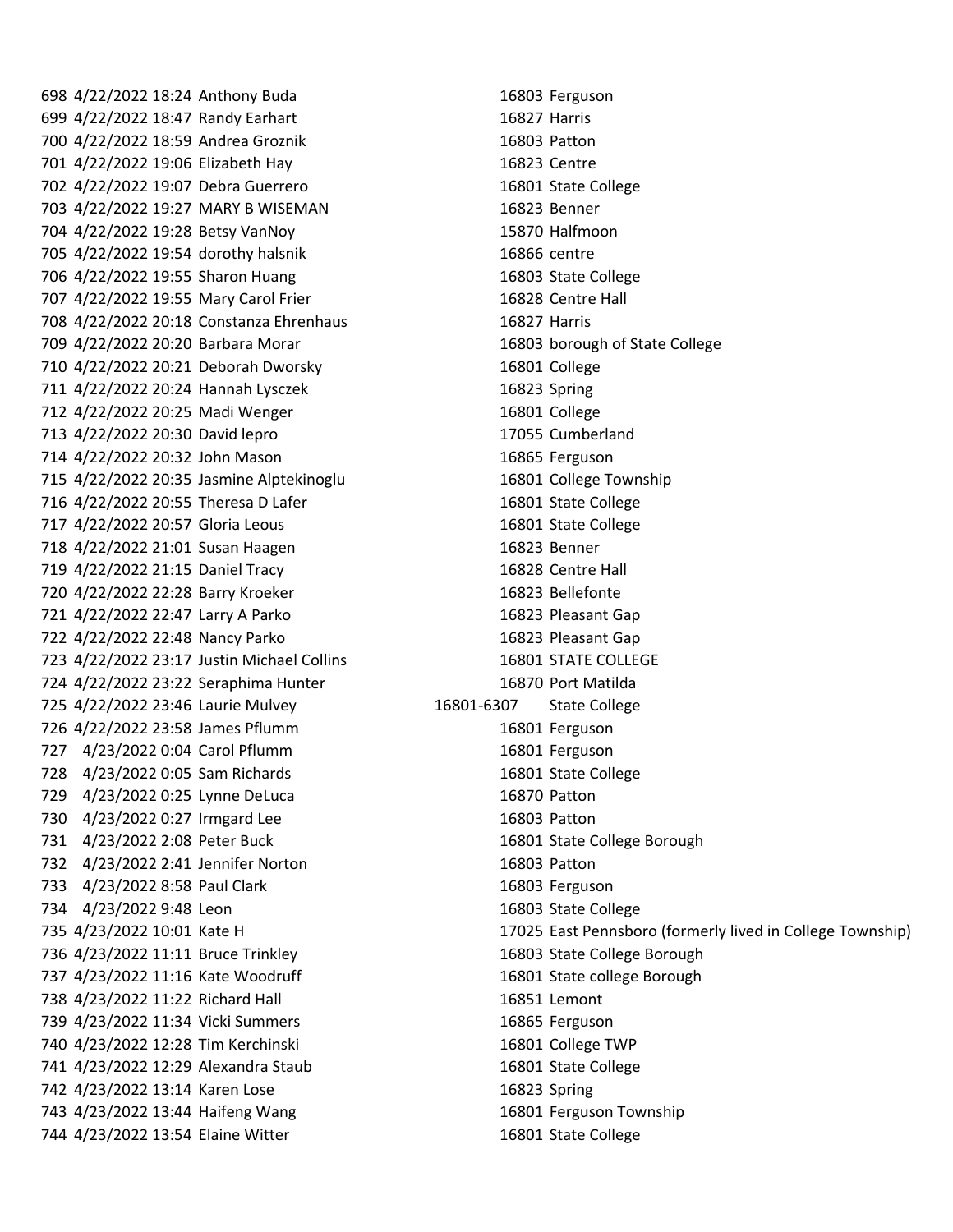4/23/2022 14:05 Carin Roberg 16803 Ferguson 4/23/2022 14:06 rebecca misangyi 16801 borough 4/23/2022 14:14 Linda Strauss 16801 Ferguson 4/23/2022 14:44 Lauren Malcolm 16801 College 4/23/2022 15:17 Erica Wisinski 16823 spring 4/23/2022 15:33 Martha Micuda 16801 College 752 4/23/2022 17:05 Lori Bedell 16801 STATE COLLEGE 4/23/2022 17:10 Christie Orr 16827-1598 BOALSBURG 4/23/2022 18:11 Kyle Becker 16803 State College 4/23/2022 18:42 Rebecca Houts 16801 College 4/23/2022 19:21 Abigail Caldwell 16803 State College 4/23/2022 19:58 Nathaniel P Markowski 19311 Avondale 4/23/2022 20:04 Howard Pillot 16803 State College Borough 4/23/2022 20:54 Miles Cummins 16801 College 4/23/2022 21:07 Lois Hassinger 16841 Boggs 4/23/2022 21:19 garen w smith 16823 Bellefonte 4/23/2022 21:49 dominique sgroi 16801 College 4/23/2022 22:12 Mark Rothgeb 16801-7231 State College 4/23/2022 22:46 Jeff Martin 16823 Bellefonte 4/23/2022 23:01 Claire Amick 16827 Harris 4/24/2022 0:15 Kelly Herbick 16870 Port Matilda 4/24/2022 0:25 Bridget Donnelly 16801 Harris 4/24/2022 1:31 Ashley 16801 College 4/24/2022 1:53 Emily Filling 16801 State College Boro 4/24/2022 7:52 Shelly 16828 Centre Hall Borough 4/24/2022 11:21 Jacquelyn A Bonomo 16851 Lemont 4/24/2022 13:26 Sheridan Miyamoto 16803 STATE COLLEGE 4/24/2022 14:13 Kurt Kroeker 16803 State College 4/24/2022 14:26 Scott Stilson 16801 College 775 4/24/2022 14:29 Manal E 16803 Ferguson 4/24/2022 18:42 Lanna 16827 Harris 4/24/2022 19:15 Meg Smith 16801 College 778 4/24/2022 19:52 Donna Shaffer 16801 Borough 4/24/2022 20:21 Alicia Hughes 16801 College 4/24/2022 20:37 Judy Watson 16844 Huston 4/24/2022 23:55 Nancy cord baran 16801 College 4/25/2022 2:15 Pin Huang 16801-7657 State College 783 4/25/2022 3:33 Nancy Vollmer 16803 STATE COLLEGE 4/25/2022 12:05 Susan Spaugh 16823 Walker 4/25/2022 12:14 Marley 16801 Ferguson 4/25/2022 12:18 Jodi Rice 16844 JULIAN 4/25/2022 13:09 Matt Carlson 16801 Borough of State College 788 4/25/2022 14:37 Grace Lang 16801 State college 4/25/2022 14:49 Jensica Isiminger 16803 State College 4/25/2022 14:49 Kate 16801 State College 4/25/2022 15:12 Judith Dorman 16823 Boggs

4/23/2022 14:02 Danielle Summers 16823 Bellefonte Borough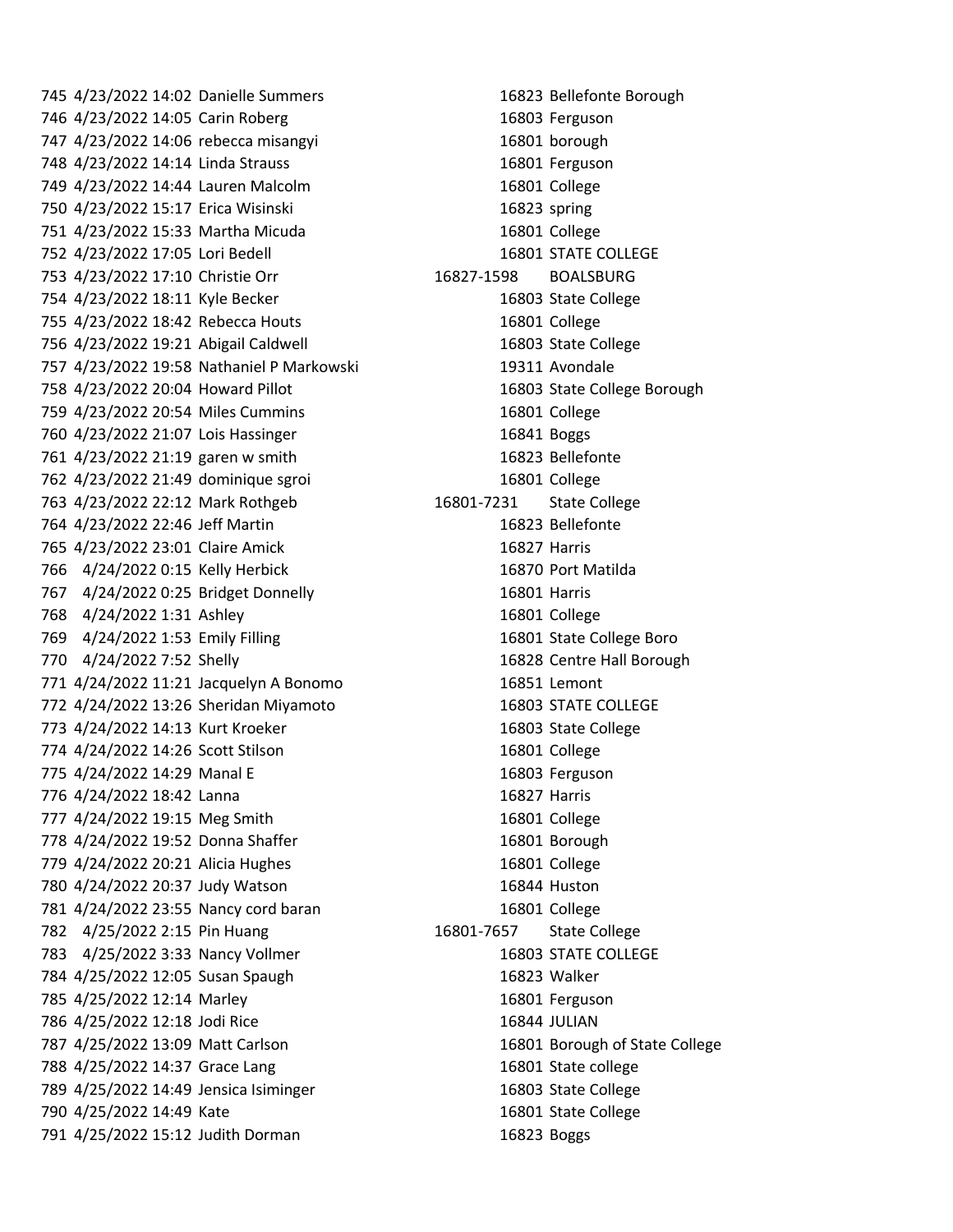4/25/2022 16:31 Carmen 16844 Union 4/25/2022 17:07 John Homan 16870 Port Matilda 4/25/2022 17:28 Jennifer Snyder 16870 Patton 4/25/2022 18:56 Jeff Davidson 16827 Harris 4/25/2022 19:22 G Randolph Hudson 16801 state college pa 4/25/2022 20:20 James Pflumm 16801 State College 4/25/2022 20:21 Brenda Hameister 16828 Harris 4/25/2022 21:00 Ryan Booz 16828 Potter 4/25/2022 21:05 Sharon Devlin 16903 Ferguson 4/25/2022 21:50 Cynthia Nixon-Hudson 16801 STATE COLLEGE 802 4/25/2022 22:15 Bill Saxton 16801 State College 4/25/2022 23:32 Kathy McClintic 16801 State college borough 4/26/2022 0:56 Joyce L Christini 16801 State College 805 4/26/2022 2:16 Becky A 16803 Patton 4/26/2022 12:38 Katharine Kingera 16801 State College Borough 4/26/2022 12:42 Marsha Haack 16801 State College 4/26/2022 13:01 Kellie Stearns 16801 College 4/26/2022 13:03 Sepich Tracy 16803 State College 4/26/2022 13:25 kp 16803 college 4/26/2022 14:00 Noel Habashy 16801 Ferguson Township 812 4/26/2022 15:21 Amy Moore 16803 State College Borough 4/26/2022 16:33 Walt Johnston 16803 patton 4/26/2022 16:49 Denise St Pierre `6803 Ferguson 4/26/2022 20:16 Jeffery Jones 16870 Halfmoon 4/26/2022 22:11 Deborah 16827 College 4/26/2022 22:16 Jonathan Reed 16870 Halfmoon 4/26/2022 22:22 Amy 16801 College 819 4/27/2022 4:53 Karyn McKinney Marvasti 16803 State College 820 4/27/2022 12:02 Nina Safran 16851 Lemont 821 4/27/2022 13:18 Rebecca Smith 16851 College 4/27/2022 13:25 Jean Landis 16870 Patton 823 4/27/2022 15:51 Xuehua Xiang 60626 Chicago 824 4/27/2022 16:01 Jimin Lee 16803 State College 4/27/2022 16:51 Chris H 16854 Millheim Borough 4/27/2022 19:11 Beth Resko 16801 State College 4/27/2022 21:15 Michael Collins 16801 College Township 828 4/27/2022 21:56 Megan Layng 16803 State College 829 4/28/2022 5:10 Laura fiochetta 16803 Ferguson 830 4/28/2022 10:38 Cyndi egolf 16801-7477 College 831 4/28/2022 12:37 David Spaugh 16823 Bellefonte 832 4/28/2022 12:37 Robert T Rodkey 16844 Huston 4/28/2022 14:58 Millie ray 16801 State college 834 4/28/2022 18:12 Sharon Guenot 16844 Huston 835 4/28/2022 19:46 Paul G Shaffer 16801 State College Borough 4/28/2022 20:58 Mandi Rozell 97027 Gladstone 837 4/29/2022 13:26 Cortney B Fouse 16801 State College 4/29/2022 14:43 Paul Ruskin 16801 College Township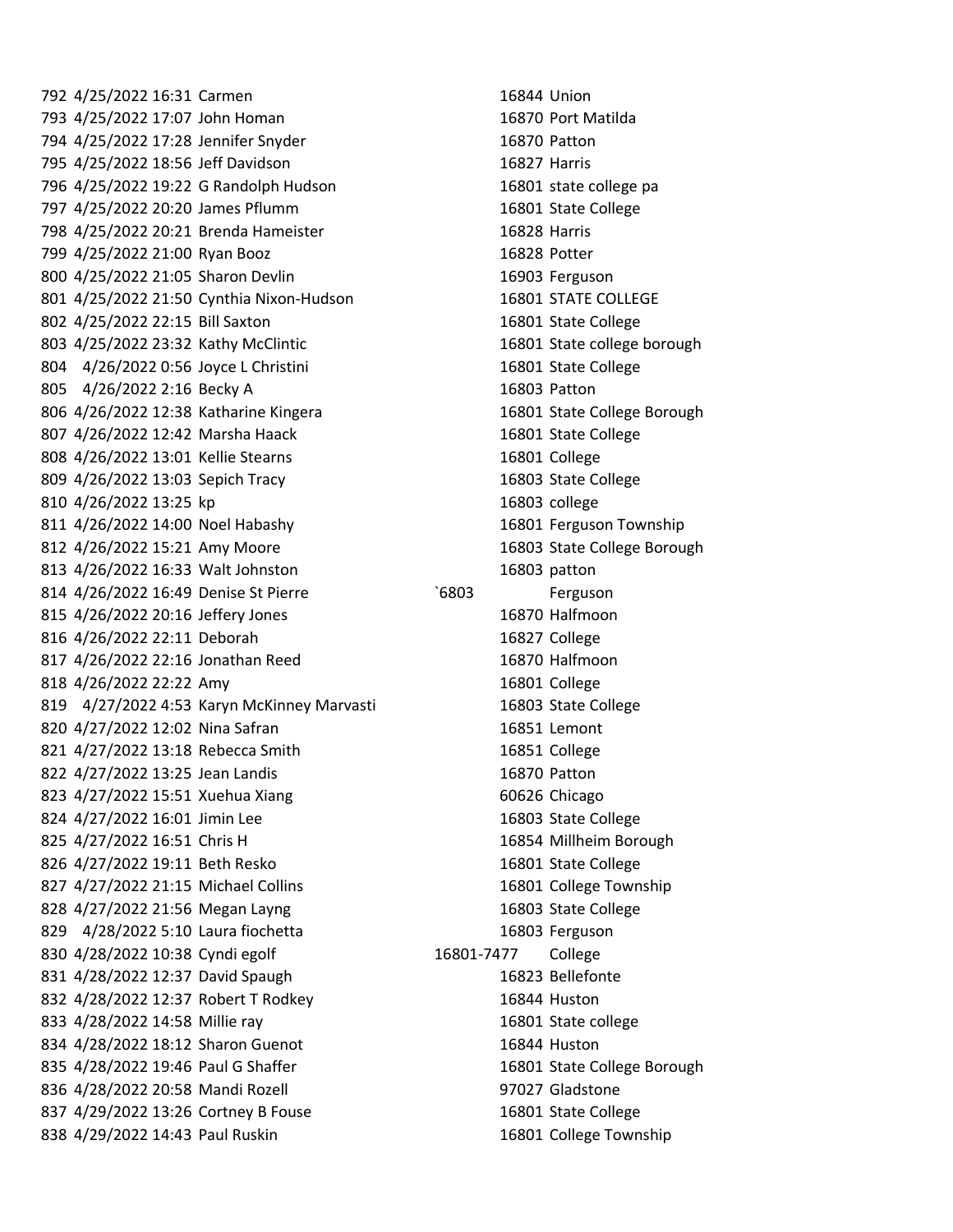839 4/29/2022 18:49 Alice Rodkey 16844 Huston 840 4/29/2022 21:56 Kathryn Shirk 16801 College 841 4/29/2022 22:04 Vaughn 16801 College 842 4/29/2022 22:06 Kristi W 16827 Harria 843 4/29/2022 23:07 Ellen Freeman 16803 State College 844 4/29/2022 23:28 Jessica Marsh 16803-1109 Patton 845 4/29/2022 23:29 Horacio Perez-Blanco 16801 State College 846 4/29/2022 23:35 Teresa Shock 16801 State College Borough 847 4/29/2022 23:39 Brianna Lundburg 16803 Patton 848 4/29/2022 23:40 Trent Marsh 16803 Patton 849 4/30/2022 0:43 Ryan Chaky 16801 Ferguson 850 4/30/2022 0:47 Diane Stoner 16828 Potter 851 4/30/2022 2:04 Carmen Frost 16801 State College 852 4/30/2022 10:46 Donald Schneider 16827-1684 Boalsburg 853 4/30/2022 11:16 Victoria C 16803 Centre 854 4/30/2022 14:03 Alice Pope 11217 College 855 4/30/2022 14:33 Jonathan Robert Eckert 16827 Boalsburg 856 4/30/2022 19:09 Robert Golden 16801 College 857 4/30/2022 22:31 Mary MacDonald 16827 Harris 858 4/30/2022 23:57 Benjamin Hagerup 16801 Ferguson Township 859 5/1/2022 17:46 kp 16801 State College 860 5/2/2022 11:53 Stacey McIntire 16870 Port Matilda 861 5/2/2022 12:49 Harry Miller 16803 State College 862 5/2/2022 14:48 Kelly Faiella 16851 College Township 863 5/2/2022 17:24 Denise Trostle 16801 College Township 864 5/2/2022 18:24 Janet Swim 16827 Boalsburg 865 5/2/2022 19:16 Kirsten L McTernan 16803 State College 866 5/3/2022 1:15 Emily Long 16827 Harris Township 867 5/3/2022 20:20 Daniel C McIntire 16827 Harris 868 5/3/2022 20:39 Jing Zhao 16801 ferguson township 869 5/3/2022 20:49 michelle damiano 16801 State College 870 5/3/2022 21:06 maura allen 16801 college 871 5/3/2022 21:13 Susan Young 16803 Ferguson Township 872 5/3/2022 21:21 Yica Lin 16803 Ferguson 873 5/3/2022 21:22 Max Lee 16868 Ferguson 874 5/3/2022 21:56 Joyce Cingel 16829 Burnside 875 5/3/2022 22:58 Bangzhi Liu 16801 Ferguson 876 5/3/2022 23:25 Tim Schafer 16823 Benner 877 5/3/2022 23:44 Bing Hou 16803 Ferguson 878 5/4/2022 0:04 Linda wang 16801 Ferguson 879 5/4/2022 0:13 Kate Baldanza 16803 State College 880 5/4/2022 0:59 April 16803 Ferguson 881 5/4/2022 1:05 Qimin Li 16868 Ferguson 882 5/4/2022 1:34 Alli Erickson 16870 Patton 883 5/4/2022 1:53 Qian Ma 16801 State College 884 5/4/2022 1:56 Jackie Oshinskie 16823 Bellefonte 885 5/4/2022 2:45 Adrienne Fee 16823 Bellefonte Borough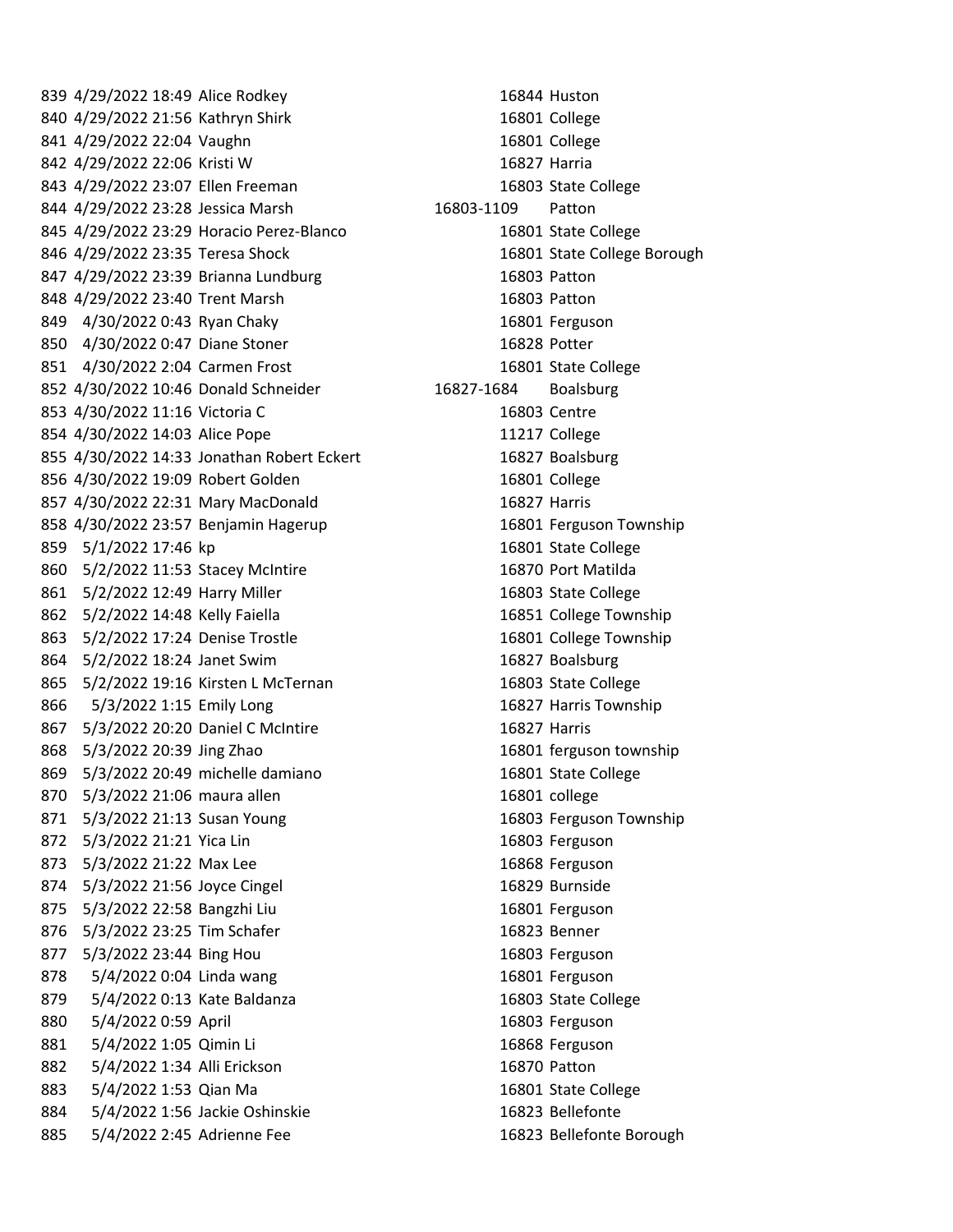886 5/4/2022 9:37 Stephanie Snook 16823 Benner 887 5/4/2022 9:38 Amanda Evans 16803 Ferguson 888 5/4/2022 11:32 Taylor Chambers 16870 Patton 889 5/4/2022 12:02 Tom Witmer 16823 Boggs 890 5/4/2022 13:54 David Lin 16801 Ferguson 891 5/4/2022 19:39 Stephen Olson 16827 Harris 892 5/4/2022 22:13 Celeste Henderlong 16801 College 893 5/5/2022 0:02 Erin Loy 16803 Ferguson 894 5/5/2022 0:21 Perry Denniston 16803 Ferguson 895 5/5/2022 2:54 Bruce Einfalt 16844 Union 896 5/5/2022 4:25 Lan w 16803 Furgeson 897 5/5/2022 16:38 Judith Kelly 16801 State College 898 5/6/2022 0:07 Penelope Eifrig 16851 college 899 5/6/2022 3:06 Marla Siwert 16823 Bellefonte 900 5/6/2022 3:43 Carole Donald 16803 State College 901 5/6/2022 15:42 Eleanor R Witherite 16865 Pa Furnace 902 5/6/2022 15:43 David Witherite 16865 Pennsylvania Furnace 903 5/6/2022 15:45 Leslie Roberts 16803 State College Borough 904 5/6/2022 16:06 Thomas Loebig 16801 State College 905 5/6/2022 16:36 Loretta J Owen 16801 State college 906 5/6/2022 16:51 John LaForce 16823 Bellefonte 907 5/6/2022 17:07 Anne Bastian 16803 Ferguson 908 5/6/2022 17:08 Kristie Kaufman 16801 Benner Independent 909 5/6/2022 17:43 Barbara Kasales 16851 Centre 910 5/6/2022 18:16 Ann Pangborn 16801 Borough of State College 911 5/6/2022 18:54 Ed Ketz 16803 Patton 912 5/6/2022 19:29 Raylene D 16801 College 913 5/6/2022 20:54 will noid 16827 Potter 914 5/6/2022 22:46 Shannon Goff 16801 State College 915 5/6/2022 23:53 Terrill 16801 State College Borough 916 5/7/2022 1:24 Hall Stacy 16823 Bellefonte 917 5/7/2022 3:14 Josh Purviance 16870 Patton Township 918 5/7/2022 8:55 Tamir Sorek 16803 STATE COLLEGE 919 5/7/2022 10:46 Lior Sternfeld 16801 College 920 5/7/2022 13:28 Holly Ketz 16803 State College 921 5/7/2022 17:17 Nancy Maso 16801 Ferguson 922 5/7/2022 19:28 MICHAEL E FISHER 16844 Union 923 5/8/2022 11:54 Peace 77494 Katy 924 5/8/2022 12:24 Zhen Lei 16803 Ferguson 925 5/8/2022 14:07 Doug Stauffer 16823 Bellefonte 926 5/8/2022 21:14 Andrew Moir 16828 Centre hall 927 5/9/2022 1:49 Rosita strang 16803 Ferguson 928 5/9/2022 11:52 Debra Kozel 16801 College 929 5/9/2022 12:38 Mike moriarta 16801 College 930 5/9/2022 13:47 Robin Guillard 16801 College 931 5/9/2022 14:02 Mary Paterno Hort 16803 State College 932 5/9/2022 15:06 Barb DeWyer 16801 State College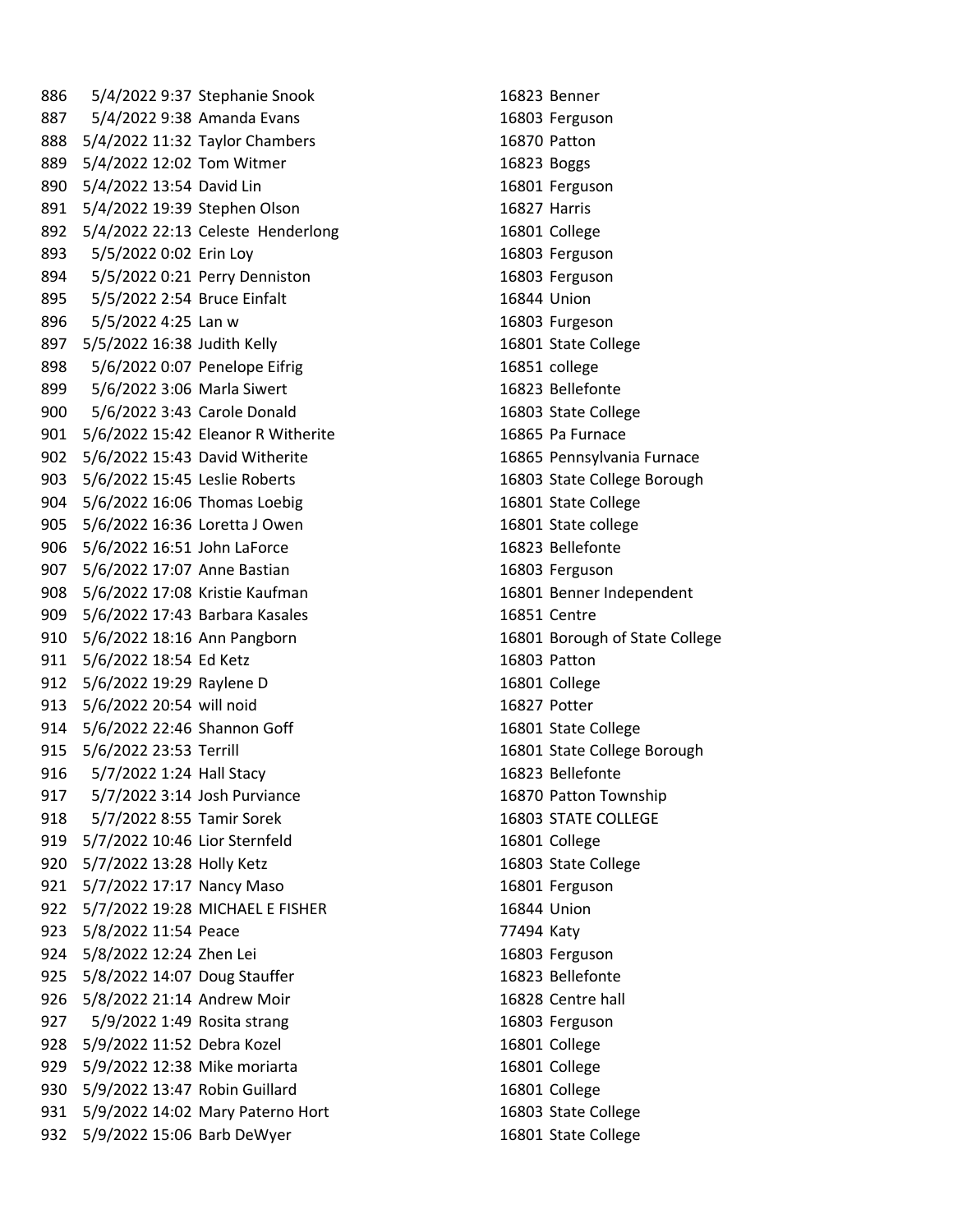933 5/9/2022 21:38 Kate Anton 16844 Julian 5/9/2022 22:15 Maria Stevens 16801 College twp 5/9/2022 22:40 Jordyn 16801 Centre 5/10/2022 1:27 Jeffrey Boggie 16823-7289 Spring 5/10/2022 2:23 Christina Cook 16801 State College 5/10/2022 2:59 Ruth Martin 16823 Bellefonte Borough 939 5/10/2022 4:17 Monica Septien 16801 Ferguson 5/10/2022 11:42 Holly 16823 Spring 941 5/10/2022 11:43 David 16801 Harris 5/10/2022 13:30 Kelly Nelson 16801 College Township 5/10/2022 19:24 Earl Carver 16801 State College 944 5/11/2022 1:45 Allison Heller 16801 State college borough 945 5/11/2022 2:56 Lynne Heritage 16823 Spring 5/11/2022 3:11 Barry Gallagher 16801 State College 5/11/2022 6:54 Allison Ray 16823 BELLEFONTE 5/11/2022 9:58 Ellen Peachey 16875 Spring Mills 949 5/11/2022 10:18 Eliza Pennypacker 16801 State College borough 5/11/2022 10:27 Melinda Stearns 16801 State college 5/11/2022 10:45 Christina Pillot 16803 Borough 5/11/2022 10:50 Cari Gustafson 16870 Patton 5/11/2022 10:57 MaryLou Dubil 16803 Patton 5/11/2022 11:09 Jenna Greaser 16801 State College 5/11/2022 11:46 Tenaye Strauss 16801 Center county 956 5/11/2022 11:58 Kyle Fagan 16801 College 5/11/2022 12:38 Frank Symons 16801 Borough 5/11/2022 12:45 Faith M Lucchesi 16865 Pa Furnace 959 5/11/2022 13:11 Cathy Braasch 16801 State College 960 5/11/2022 13:29 Teri Spence 16801 Centre 5/11/2022 13:48 Biniyam strauss 16803 Center county 962 5/11/2022 13:52 Kim Mowery 16803 COLLEGE 963 5/11/2022 14:47 MIEKE HAECK 16803 State College 964 5/11/2022 14:59 Christine 16803 Ferguson 5/11/2022 16:04 Jennifer kissell 16827 Harris 5/11/2022 16:44 Joshua Kirby 16801 College 5/11/2022 16:46 Julie Angstadt 16801-7128 State College 968 5/11/2022 16:57 Jane Reese 16870 Worth 969 5/11/2022 17:08 Christina Hunsberger 16827-1369 Boalsburg 5/11/2022 17:23 Karlyn Geiger 16801 College 5/11/2022 17:55 Kristy Riley 16802 College 5/11/2022 18:19 Emily Burns 16801 College Township 973 5/11/2022 19:30 William Thwing 15905 Cambria 974 5/11/2022 19:33 Jennifer Boittin 16801 State College Borough 975 5/11/2022 19:47 Andy Hunsberger 16827 Harris 5/11/2022 21:02 Jill Gomez 16803 Ferguson 5/11/2022 21:05 Patricia C Dolan 16823-8511 BELLEFONTE 5/11/2022 21:40 Beth Oberdick 16870-1000 Port Matilda 5/11/2022 22:47 Shannon Frey 16801 College Township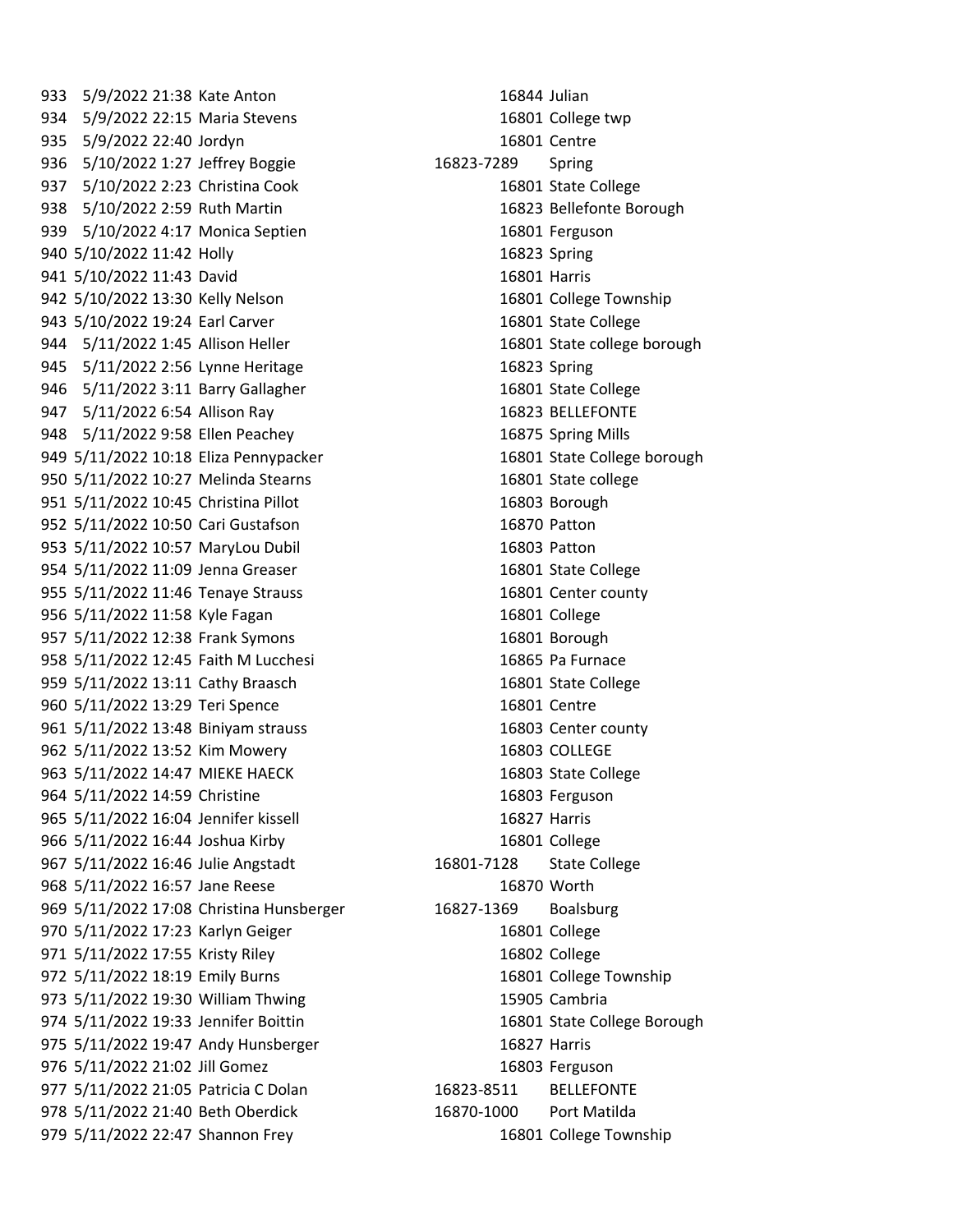5/11/2022 22:52 Thomas Frey 16801 College Township 5/11/2022 23:05 Aggie 16823 Benner 5/11/2022 23:39 Elma Wilkins 16801 Borough 983 5/11/2022 23:39 Robert Wolfe 16823 Bellefonte 984 5/11/2022 23:45 Mandy Glitzer 16827 Harris 5/11/2022 23:53 J urbanick 16823 Benner 5/12/2022 0:19 Nicholas Pennino 16801 College 5/12/2022 0:53 Jacqueline Wolfe 16823-8426 Bellefonte 5/12/2022 1:50 Peihui 700 Taiwan 5/12/2022 2:15 Mihret Strauss 16801 State College 5/12/2022 3:27 Alex 16802 State College 5/12/2022 12:14 Susan 16841 Howard 992 5/12/2022 13:37 Barb Pennypacker 16801 College 5/12/2022 16:11 Zachary Simmons 16865 Ferguson 5/12/2022 17:22 marc s warren 16827 Boalsburg 5/12/2022 17:22 Mark 16801 College 5/12/2022 17:24 Angelo O Valle 16652 Huntingdon 5/12/2022 18:02 Leslie Brautigam 16803 Patton 5/12/2022 18:37 Lori Rose 16823 Spring 5/12/2022 18:44 Emmalia Lutz 16801 Ferguson 5/12/2022 18:52 Kathleen Ammon 16851 College 5/12/2022 20:00 Jennifer Chesworth 16870 Halfmoon 5/12/2022 20:20 Lynda Fisher 16835 Unionville Borough 5/12/2022 20:22 Robert Fisher 16835 Unionville Borough 5/12/2022 20:25 Dorothy and Dan Thompson 16823 Boggs 5/12/2022 20:34 Bereket Strauss 16801 College 5/12/2022 20:59 Susan Kroeker 16823 Bellefonte Borough 5/12/2022 21:50 Aileen 16803 Ferguson 5/12/2022 21:51 Tenaye Strauss 16801 Center County 5/12/2022 21:56 Dan 16823 Benner 5/12/2022 22:11 Polly Chatterton 16822 Bald Eagle 5/12/2022 23:11 Charlane Mowery 16803 College Township 5/12/2022 23:12 Maryam Frederick 16803 Patton 5/13/2022 0:12 Sally Minnich 16803 Ferguson 5/13/2022 0:57 Lilian Bahnsen 16801 College 5/13/2022 1:07 Terefech Strauss 16801 College 1016 5/13/2022 1:34 Lesa Yeager 16804 FERGUSON 5/13/2022 1:41 Hojin Ryoo 16870 Port Matilda 5/13/2022 8:32 Jill Garrigan 16801 State College 5/13/2022 10:54 Shannon Rose 16823 Spring 5/13/2022 11:46 Janet Nelson 16801 College 5/13/2022 14:23 Randall Bahnsen 16801 College 5/13/2022 14:48 Anne 16801 State College 5/13/2022 18:20 Tracy Rutler 16801 State College 5/13/2022 18:21 Wilson Hutton 16801 State College 5/13/2022 18:30 Leslie Webb 16827 Harris 5/13/2022 20:34 Michele Marchetti 16801 College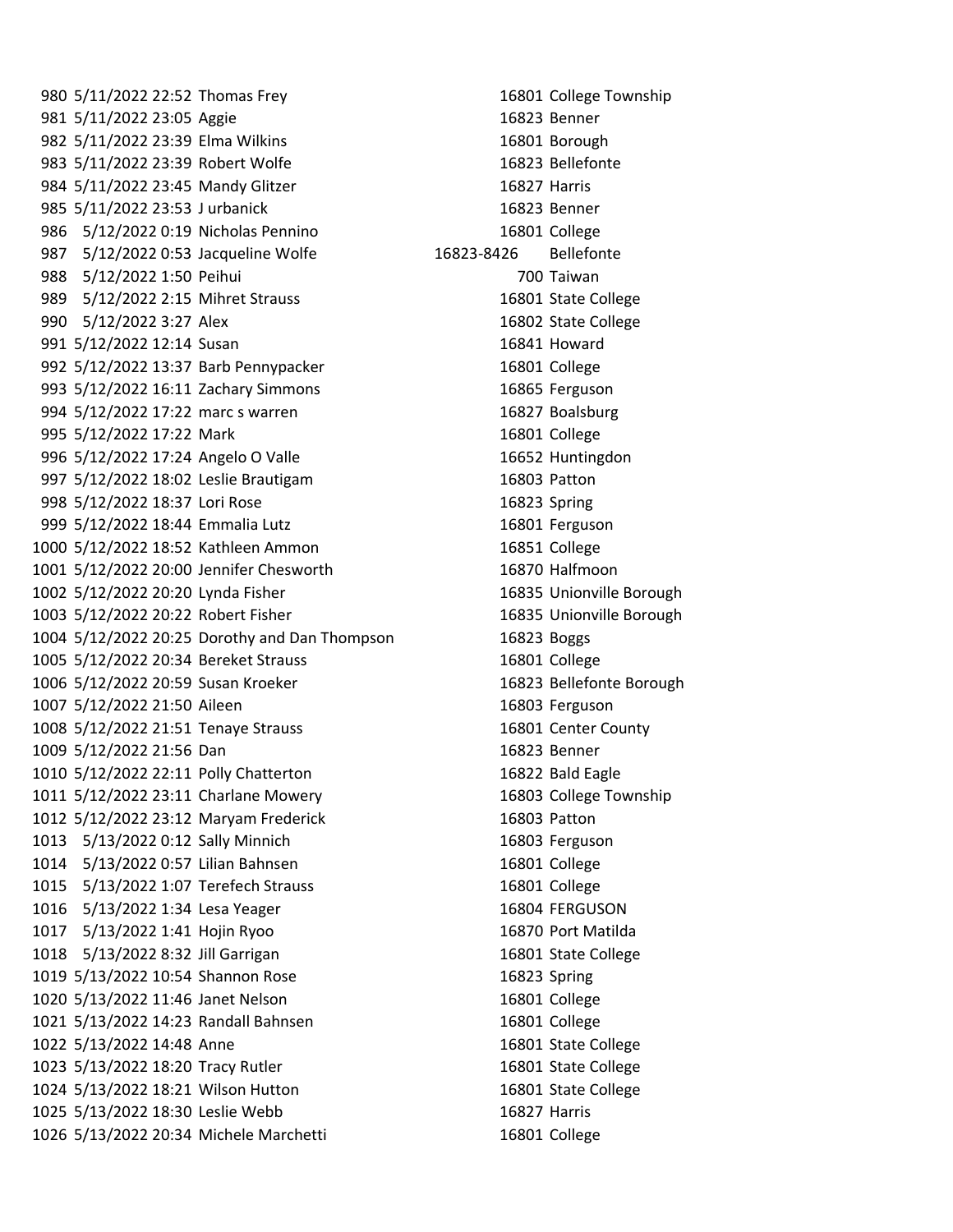5/13/2022 20:52 Francis Dolan 16823 Benner 5/13/2022 20:53 Nika Kello 16801 State College 5/13/2022 22:05 Robert Maney 16801 College 5/13/2022 23:53 Celeste Parker 16823 Spring 5/14/2022 1:32 lisa ruggiero wagner 16872 Miles 5/14/2022 2:23 Jennifer Azubuike 16803 State College 5/14/2022 11:48 Annie Simmons 16865 Pennsylvania Furnace 5/14/2022 12:12 James Lyon 16827 Harris 5/14/2022 17:11 Anna Squicciarini 16803 State College 5/14/2022 18:43 Fernanda Lugo 16801 State college 5/15/2022 1:27 Xuecang Geng 16803 State College 5/15/2022 3:21 Matthew Nelson 16801 State College 5/15/2022 14:53 Amy Wagner 16801 State College 5/15/2022 15:26 Stephanie De Luca 16823 Bellefonte 5/15/2022 15:45 Dan Galvin 16868 Ferguson 5/16/2022 2:07 Maribeth Schmidt 16802 Ferguson 5/16/2022 11:03 Roger Finke 16803-2504 State College 5/16/2022 11:04 Jessica O'Hara 16801 College 5/16/2022 13:03 Marsha Perini 16801 State College 5/16/2022 13:04 Elizabeth Leong 16801 State College 5/16/2022 15:32 Kim impellitteri 16801 College 5/16/2022 15:34 Christine Stangel 16827 Harris 5/16/2022 15:40 Michelle Cook 16801 College 5/16/2022 17:54 Myrna Yearick 16844 Union 5/16/2022 18:19 Sarah Evcic 16801 Center county 5/16/2022 18:24 Gretchen Labrie 16865 Pennsylvania Furnace 5/16/2022 18:55 Cocolin Jeanne 16803 State College 5/16/2022 21:12 Michelle Dolan 16823 Benner 5/16/2022 22:18 Bob Potter 16827 Harris 5/17/2022 12:44 Patricia Timbers 16801 State College Borough 5/17/2022 18:17 Bill Rose 16823 Pleasant Gap 5/17/2022 20:25 Audrie Pecht 16822 Beech Creek 5/18/2022 12:10 Robert Dornich 16802 State College 5/19/2022 15:19 Eleanor Louise Schiff 16801 State College 5/20/2022 9:38 Judith Wilson 16804 State College Borough 5/20/2022 9:41 Karen Moser 16801 State College Borough 5/20/2022 10:49 Deborah Trowbridge 16823 Bellefonte 5/20/2022 11:27 Margaret Higgins 16801 State College Borough 5/20/2022 11:37 Ellen Nagy 16801 State College 5/20/2022 11:48 Kelsey Martin 16801 State College 5/20/2022 12:11 Anthony L Grillo 16803 Centre 5/20/2022 12:29 J Miller 16827 Harris 5/20/2022 12:55 Carmen 16801 College 5/20/2022 13:09 Barbara Breon 16801 Ferguson 5/20/2022 13:23 Joanne schimmel 16827 Harris 5/20/2022 14:03 Scott Karduck 16801 State College Borough 5/20/2022 14:11 Lance Lehman 16801 State College Borough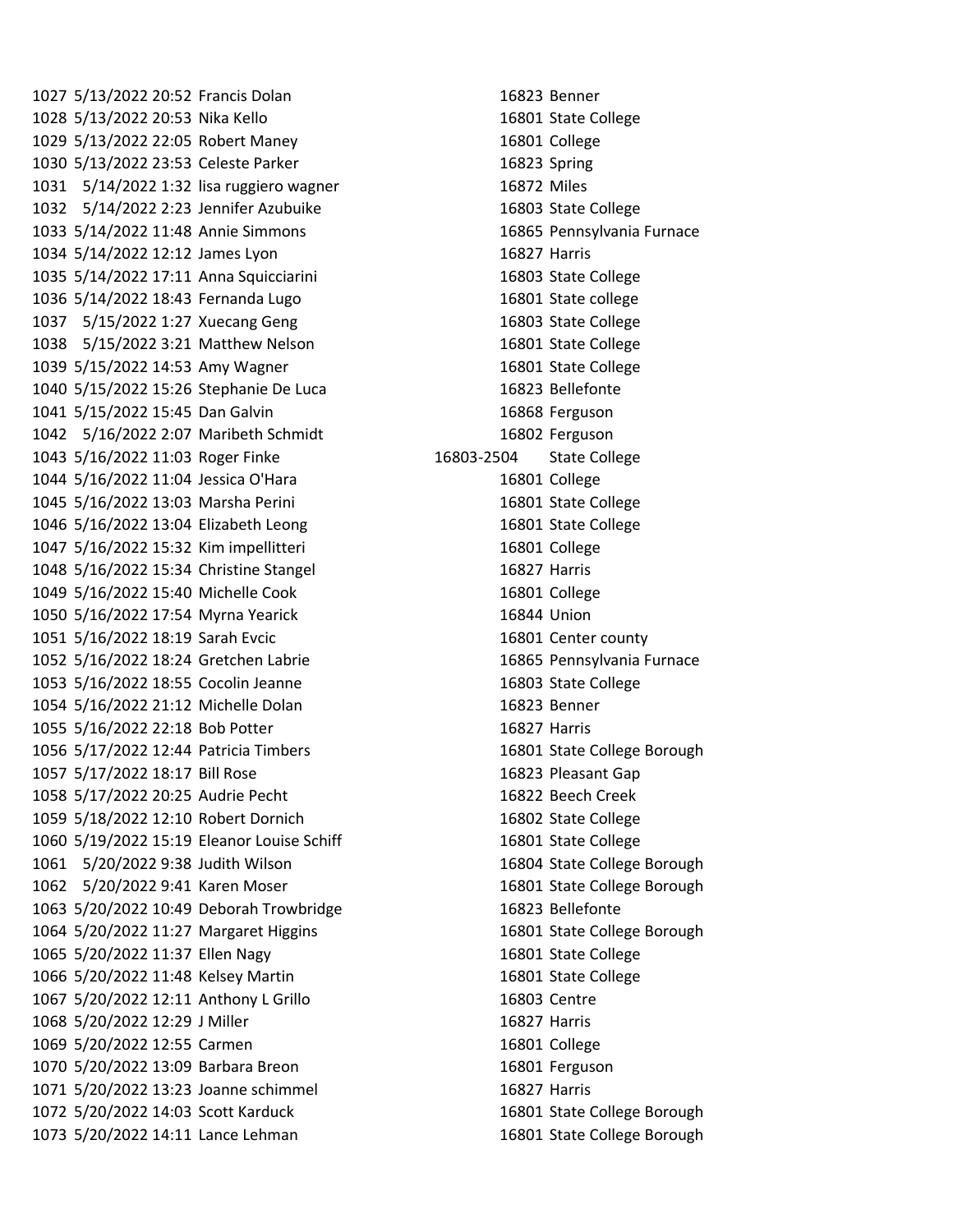5/20/2022 14:37 Clarice Bainbridge 16803 Ferguson 5/20/2022 14:45 Sarah 16801 Ferguson 5/20/2022 14:59 John P 16801 Ferguson 5/20/2022 15:38 Carolyn Hatley 16801 State College Borough 5/20/2022 17:20 Casey Goodall 16801 State college 5/20/2022 18:03 JOHN FURRY 16803 Borough 5/20/2022 18:04 Jonathan Moore 16801 State College 5/20/2022 18:27 Michelle 16801 State College Borough 5/20/2022 18:36 Mary B Serene 16801 College 5/20/2022 18:54 Linda Barton 16801 State College Borough 5/20/2022 19:10 Laura Brown 16803 STATE COLLEGE 5/20/2022 19:21 Sue Paterno 16803 State College 5/20/2022 19:29 Martha Young 16801 Ferguspm 5/20/2022 19:36 Monica Gastiger 16801 Centre 5/20/2022 19:44 Marilyn Goldfarb 16827 Boalsburg 5/20/2022 19:46 Beth Shearer 16870 Port Matilda 5/20/2022 22:25 Gregory Kruczek 16801 College 5/21/2022 0:56 Matthew Gregorio 16801 Ferguson 5/21/2022 3:17 Andrew G McKinnon 16865 PA FURNACE 5/21/2022 3:36 Sali M Almohammed 16802 University Park 5/21/2022 11:31 Janet Magner 16801 State College 5/21/2022 15:50 Fred Saylor 16823 None 5/21/2022 19:24 Patty Satalia 16801 College 5/21/2022 23:28 Tammera Tripoli 17701 Newberry 5/21/2022 23:50 D rn Ellis 16827 Harris 5/22/2022 0:17 Warren Stump 16823 Bellefonte 5/22/2022 12:37 michael masiuk 16803 Patton 5/22/2022 14:15 Eric 16827 Harris 5/22/2022 14:59 Embert Messelink 16803 Benner 5/22/2022 16:46 Anita Bear 16827 Harris 5/22/2022 19:27 Theodora Diaz 16870 Patton 5/22/2022 21:01 Mina A Yindra 16823 Boggs 5/23/2022 0:38 mhirley Karduck 16827 Boalsburg 5/23/2022 0:39 shirley Karduck 16827 Boalsburg 5/23/2022 11:46 barbara bagley 16823 bellefonte 5/23/2022 14:44 Nathan Tack 16801 State College 5/23/2022 14:54 Daniel Godzieba 16801 State College 5/23/2022 16:25 Susan Kepler 16870 Halfmoon 5/23/2022 17:42 Albert Nakpil 16801 College Township 5/23/2022 21:16 Jun Luo 16801 Ferguson 5/23/2022 21:50 David Koslicki 16803 Patton 5/23/2022 21:52 Lisa Koslicki 16803 Patton 5/23/2022 22:02 Samuel Frederick 16803 Ferguson 5/23/2022 23:13 Judith Sierra-Rivera 16801 State College 5/23/2022 23:14 Joanne Tomasch 16875 Gregg 5/23/2022 23:32 Debra Kozel 16801 STATE COLLEGE 5/23/2022 23:34 Amy Snipes 16801 Centre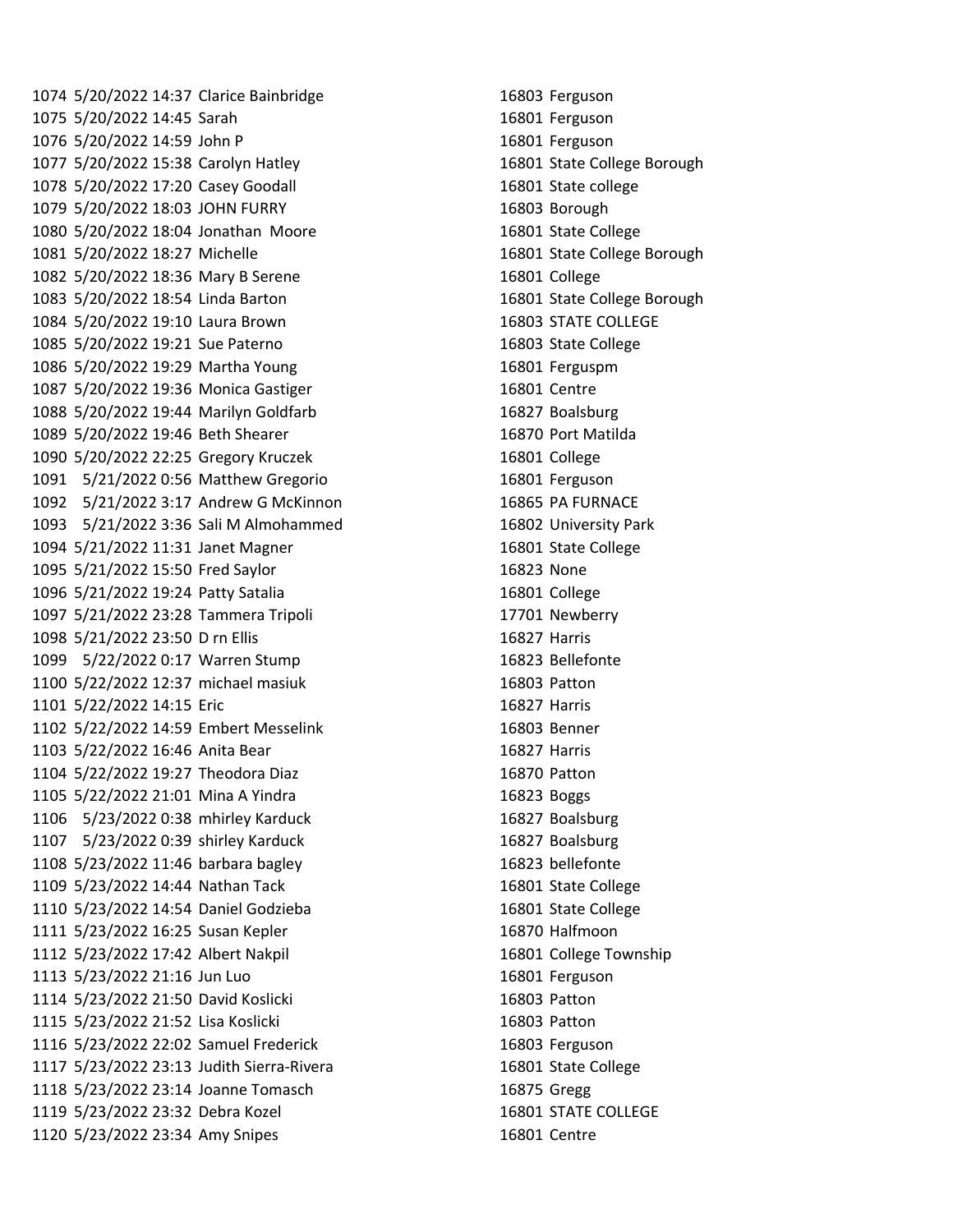5/24/2022 0:43 Cindy evcic 16892 College 5/24/2022 1:04 Daning Huang 16801 State College 5/24/2022 1:53 Heather Karsten 16827 Boalsburg 5/24/2022 11:14 Caryl Byrne 16803 State College Borough 5/24/2022 12:21 Kathryn Hynes 16801 State College Borough 5/24/2022 12:37 James Mowery 16803 College 5/24/2022 12:37 Tabitha Fisher 16823 Bellefonte 5/24/2022 16:06 Pam Steckler 16801 Ferguson 5/24/2022 16:18 Douglas Mason 16870 Port Matilda 5/24/2022 17:26 Niharika Sharma 16801 STATE COLLEGE 5/24/2022 17:32 Darlene Smith 16827 College 5/24/2022 18:13 Justin Halverson 16801 State College Borough 5/24/2022 19:01 Kate Avillion 16801 Ferguson 5/24/2022 19:40 David Roberts 16823 Benner 5/24/2022 20:42 Keith Karako 16803 State College 5/25/2022 0:16 Melinda O 16801 College Twp 5/25/2022 0:33 Doyle Stauffer 80443 Boggs 5/25/2022 1:34 Marina Tashliyev 16827 Ferguson 5/25/2022 2:11 Patricia Slagle 16803 Patton 5/25/2022 2:11 Karl Mierzejewski 16801 State College Borough 5/25/2022 2:18 Kristen Osborne Carroll 16801 College 5/25/2022 2:21 Pat Mortimore 16865 Ferguson 5/25/2022 2:38 Parisa Kalantari 16801 State College 5/25/2022 5:56 Allison Ray 16823 College 5/25/2022 9:22 Melissa R Garvin 16801 College 5/25/2022 9:37 Betsy Kowalski 16827 Harris 5/25/2022 10:14 Jason Heffner 16827 Boalsburg 5/25/2022 12:32 William Gregory 16851 College 5/25/2022 12:49 Susan Hirth 16803 Patton 5/25/2022 14:22 Linda Mansfield 16823 Benner 5/25/2022 14:47 Alan Claver 16801 State College 5/25/2022 15:55 Gift 20878 Gaithersburg 5/25/2022 17:08 Barbara Peterson 16801 College townsip 5/25/2022 17:11 Jonathan McVerry 16851 College 5/25/2022 18:52 Catherine S Alloway 16870 PORT MATILDA 5/25/2022 19:03 Spyros Degleris 16803 State College 5/25/2022 21:12 Samantha D 16803 Patton 5/25/2022 22:03 Eric Wendoloski 16823 Spring 5/25/2022 22:44 Rose E 16801-3111 STATE COLLEGE 5/25/2022 22:48 Bilgin erdogan 16801 State College 5/26/2022 1:22 Elizabeth Green 16875 Potter 5/26/2022 1:50 Fahima 16801 College 5/26/2022 11:56 Paul Donovan 16823 Spring 5/26/2022 12:12 Sue LaBrecque 16801 Ferguson 5/26/2022 12:38 Andrew Morrison 16801 State College Bough 1166 5/26/2022 15:42 MÃ<sup>3</sup>nica Arismendi 16803 Patton 5/26/2022 20:45 Douglas Weber 16803 Ferguson Township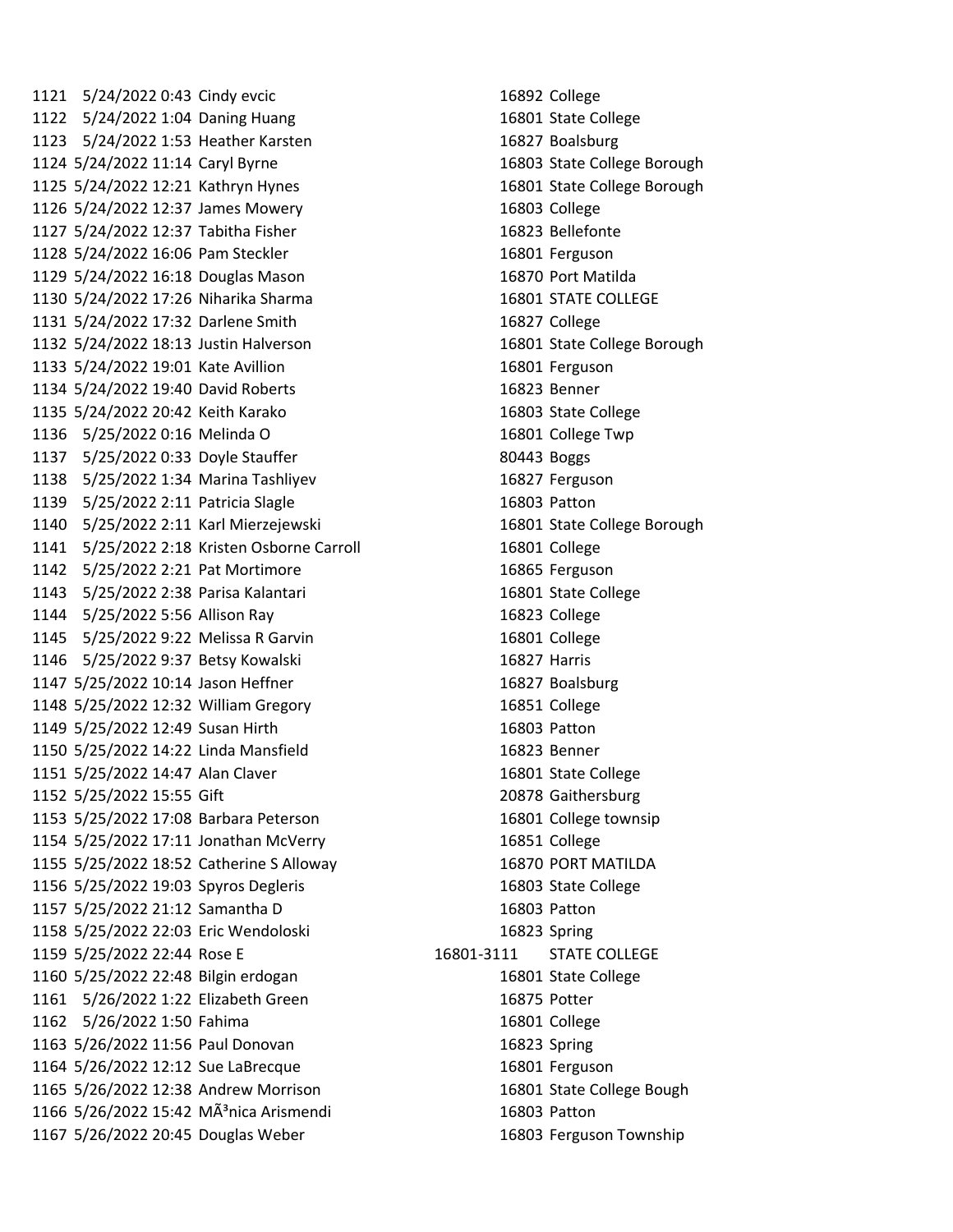1168 5/27/2022 0:28 CAROL A DWYER 16803 State College 5/27/2022 3:24 Shui Lin 16063 Jackson 1170 5/27/2022 5:45 Christi Sap 16801 Center 5/27/2022 14:08 Nicole Thierry Summers 16823 Bellefonte 5/27/2022 14:36 Elizabeth Hutton 16801 Borough of State College 5/27/2022 14:39 Christopher Walker 16870 Port Matilda 5/27/2022 16:24 Norman Spivey 16801 State College Borough 5/27/2022 19:39 Don Leon 16803 State College Borough 5/27/2022 20:03 STEPHEN BUGAJ 16801 STATE COLLEGE 5/27/2022 21:09 Donna Heebner 16801 STATE COLLEGE 5/27/2022 21:35 Rachel Charney 16823 Bellefonte 1179 5/27/2022 23:56 Tannis BUGAJ 16801 STATE COLLEGE 5/28/2022 2:49 Ann Donovan 16803 Patton 5/28/2022 5:16 Sarah Evcic 16801 Center 5/28/2022 15:15 Angela Sommers 16801 State College 5/28/2022 15:38 Joseph Wiedemer 16801 College 5/28/2022 17:34 Anonymous 16870 Port Matilda 5/29/2022 1:30 Stacey K 16804 State College 5/29/2022 22:38 Reed Miller 16801 State College 5/30/2022 3:27 Joanne C Santamaria 16801 State College 5/30/2022 13:21 Elizabeth Betts 16851 LEMONT 5/30/2022 14:04 Sheila Telford 16803 Patton 5/30/2022 14:27 Anne Corr 16801 College 5/30/2022 16:46 Will Price 16865 Ferguson Township 5/31/2022 6:03 Meira Minard 16801 College 5/31/2022 14:14 Renee Ziegler 16801 State College 5/31/2022 15:23 Alexandra Shirk 16801 Ferguson 5/31/2022 15:47 Elizabeth Crisfield 16827 Harris 5/31/2022 20:47 Ardy S 16851 lemont 5/31/2022 21:18 Sunna deForest 16801 State College 6/1/2022 0:27 Dean Scott 16868 Ferguson 6/1/2022 15:51 Kathleen Postle 16801 Ferguson 6/1/2022 18:02 Mary Atchley 16868 Ferguson 6/1/2022 19:21 Barbara Lang 16823 Bellefonte 6/2/2022 12:23 Patricia Santoro 16870 Patton 6/2/2022 13:48 Heidi Biever 16801 Centre 6/2/2022 17:03 Richard Mistrick 16801 State College 6/2/2022 18:36 V White 16801 Ferguson 6/2/2022 19:37 Jolene Peterson 16823 Bellefonte 6/2/2022 19:52 Russ deForest 16801 College Township 6/2/2022 20:45 Katie Bechtel 16801 College 6/2/2022 21:07 Gerald G Johnson Jr 16801-4171 state college 6/3/2022 14:19 Rachel DiRico 16803 College 6/3/2022 14:21 Corrine S 16803 Benner 6/3/2022 14:25 Charity barger 16870 Patton 1213 6/3/2022 14:38 Mariele Schechter 16801 Ferguson 6/3/2022 14:44 Elizabeth Ann Hanley 16801 State College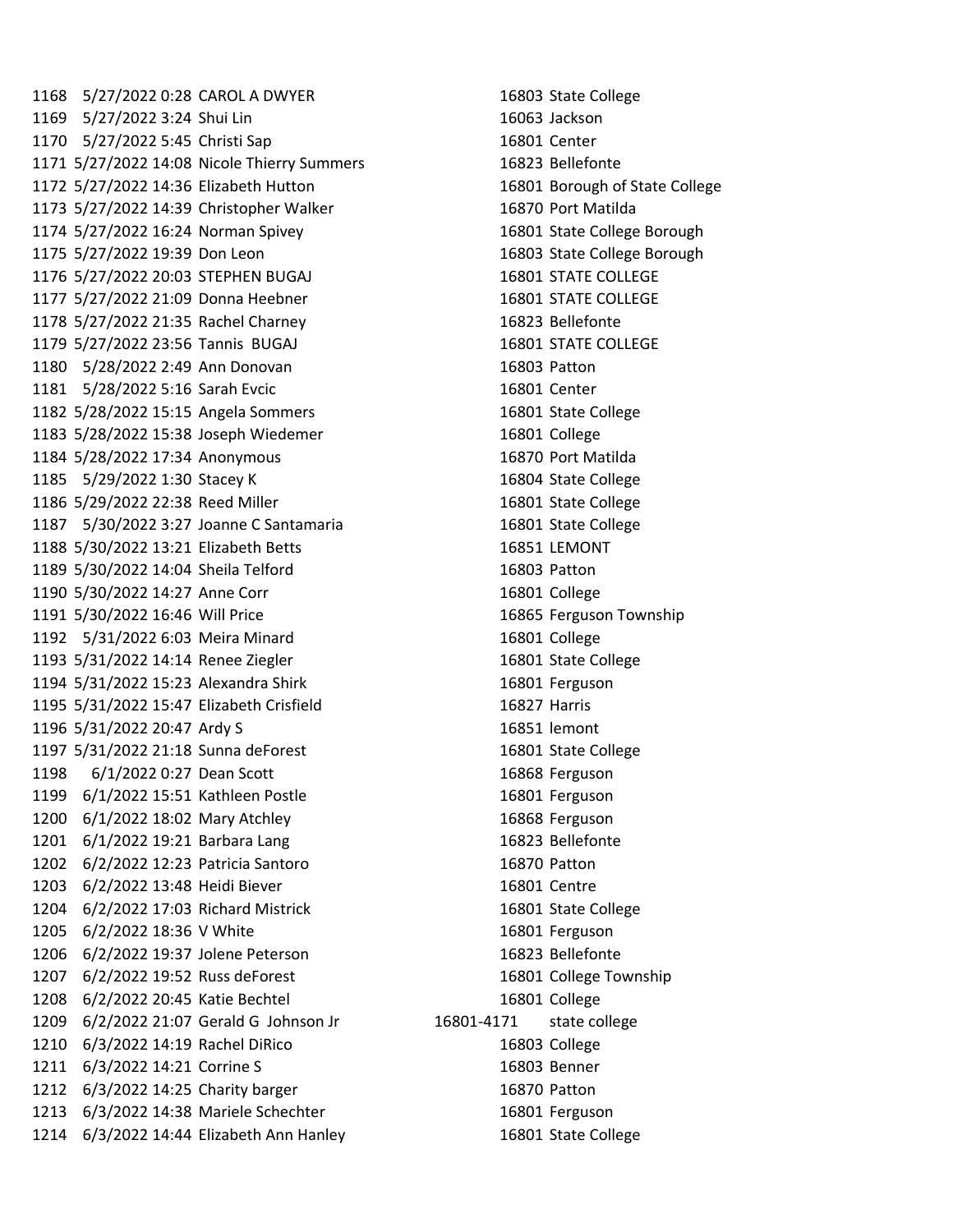6/3/2022 17:17 Karen Johnson 16801 Ferguson 6/3/2022 18:39 Steve Wilk 16801 State College 6/3/2022 23:04 Hana W 16801 Centre County 6/4/2022 2:31 Tim Erickson 16870 Patton 6/4/2022 12:18 Maura Herbick 15904 Johnstown 6/4/2022 12:40 Lara LaDage 16870 Halfmoon 6/4/2022 20:17 Shirley Xu 16801 Centre County 6/4/2022 20:30 Brenda 16803 Ferguson 6/5/2022 3:34 Rosemary Hagen 16828 Centre Hall 6/5/2022 4:08 Leslie Wagner 16827 Harris 6/5/2022 9:38 Bryan J Spang 16827 BOALSBURG 6/5/2022 13:12 Yuhui Zhou 16801-2408 STATE COLLEGE 6/5/2022 17:19 Min Kim 16801 STATE COLLEGE 6/5/2022 17:45 Janet Friel 16801 Ferguson 6/5/2022 18:30 Yanling Wang 16803 Patton 6/5/2022 18:34 Rita bai 16827 Harris 6/5/2022 18:36 Manzhu Yu 16801 Ferguson 6/5/2022 18:42 Hao Wu 16801 Centre County 6/5/2022 18:43 Ailan Cheng 16803 Patton 6/5/2022 18:47 Grace 16801 Fugerson 6/5/2022 18:47 Jing Hu 16801 Ferguson 6/5/2022 18:48 Donghai Wang 16803 Fergonson Township 6/5/2022 18:50 Laifang Li 16803 Furgerson 6/5/2022 18:51 Lijun 16803 Patton 6/5/2022 18:56 Jing 16801 State College 6/5/2022 19:06 Jun Zhou 16801 Ferguson 6/5/2022 19:08 Xuhui Liu 16801 State College 6/5/2022 19:39 Rongming Chu 16803 Ferguson 6/5/2022 19:42 Hong wu 16801 Ferguson 6/5/2022 19:48 Paula V 16801 Ferguson 6/5/2022 19:57 Helen Zhang 16801 Ferguson 6/5/2022 20:30 Brea Asbury 16801 State College 6/5/2022 20:45 Laura Li 16801 College 6/5/2022 20:48 Flora Wang 16803 College Township 6/5/2022 20:50 Anna Salis 16801 Borough of state college 6/5/2022 21:05 Huan Zhang 16803 Patton 6/5/2022 21:18 Jessie Hu 16803 Ferguson 6/5/2022 21:39 Yingwei mao 16801 Centre 6/5/2022 21:41 Feng Qian 16801 College Township 6/5/2022 21:56 Max Zhong 16801 State College 6/5/2022 21:59 Min Zhong 16801 College township 6/5/2022 22:02 Lu He 16803 Ferguson 6/5/2022 22:11 Dylan Wargo 16803 state college 6/6/2022 0:04 Chuck Miller 17702 Williamsport 6/6/2022 0:35 Amy 16801 State College 6/6/2022 0:42 Rui Zhu 16801 Centre County 6/6/2022 0:53 Xiuhui Zhang 16801 Ferguson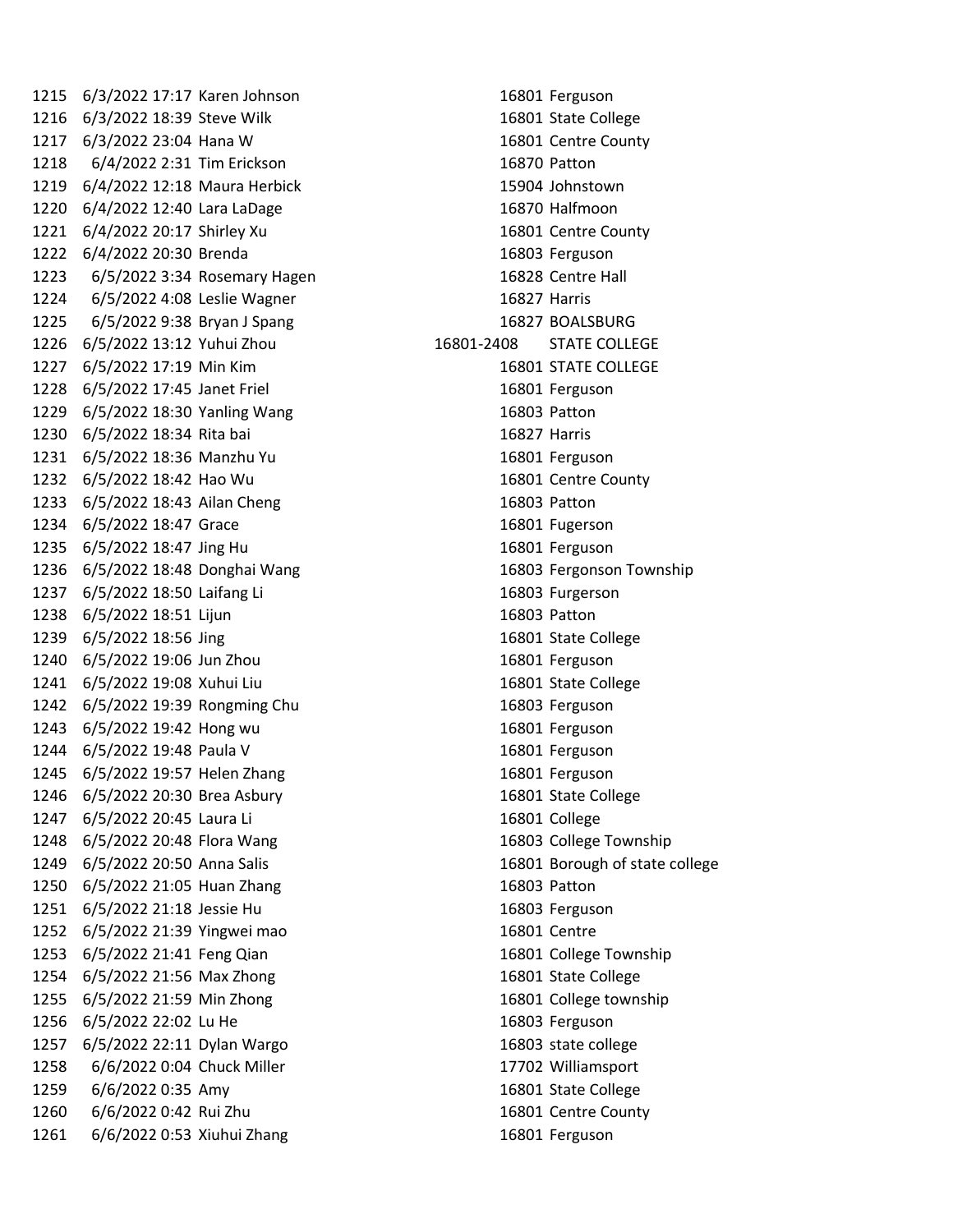6/6/2022 1:04 Yuanqing Guo 16801 Ferguson 6/6/2022 1:08 Annabel Revis 16801 State College Borough 6/6/2022 1:53 Colin 16801 Ferguson 6/6/2022 2:22 Josie Huang 16803 Patton 6/6/2022 11:43 Huiqing Zeng 16801 College 6/6/2022 13:40 John Asbury 16801 College 6/6/2022 14:01 Xiantao li 16803 Patton 6/6/2022 15:23 Chelsea L 16823 Benner 6/6/2022 19:35 Jie Xu 16803 Ferguson 6/6/2022 21:37 Helen Bannon 16803 Borough State College 6/6/2022 22:05 Paul Roberts 16833 State College Borough 6/6/2022 23:37 Christine Bitner 16827 Harris 6/7/2022 5:12 Jennifer M 16801 Ferguson 6/7/2022 11:08 Linda Weaver 17004 Menno 6/7/2022 12:12 Titus Morehead 16823 Bellefonte 6/7/2022 12:21 Xiaohong Sheng 16801 Ferguson township 6/7/2022 12:30 Lauren Breon 16828 Potter 6/7/2022 12:42 Jenny Hoskins 16827 College Township 6/7/2022 13:01 Vanessa Morehead 16823 Spring 6/7/2022 13:10 Virginia Channell 16870 Patton 6/7/2022 17:32 Michelle L Packer 16823 Bellefonte Borough 6/7/2022 18:03 Erik Foley 16803 State College 6/7/2022 18:41 Janet Mylin 16827 Boalsburg 6/7/2022 19:44 Ashley McDonald 16803 Patton 6/7/2022 19:55 Barbara Neumuller 16870 Port Matilda 6/7/2022 20:05 Rebecca Kennedy 16801 Ferguson 6/7/2022 20:35 Greg Loviscky 16801 College Township 6/7/2022 21:43 Catherine Dauler 16803 State College 6/7/2022 23:35 Jolene 16803 Centre County 6/7/2022 23:36 Joel John 16803 Center County 6/7/2022 23:36 Jonathan Stube 16801 College 6/7/2022 23:49 Carol Witmer 16803 College 6/7/2022 23:49 Sammy Vaillancourt 19425 Uwchlan 6/8/2022 0:24 Lynn M Moore 16801 State College 6/8/2022 0:31 Rosemary 16803 Center 6/8/2022 1:11 Brooke Person 16870 Halfmoon 6/8/2022 1:27 Linda McKean 16801-6236 State College 6/8/2022 2:01 Cindy Tier 16865 Ferguson 6/8/2022 2:04 Penny Ulmer 16823 Bellefonte 6/8/2022 3:04 Darlene Foster 16803 Borough 6/8/2022 3:15 Cydney Howard 16802 State College 6/8/2022 3:23 Erin Soyster 16801 College 6/8/2022 9:24 Rachel Schomer 16865 Ferguson 6/8/2022 10:04 Alexandra Bookamer 16652 Walker 6/8/2022 13:04 Janice Shanafelt 16801 Ferguson 6/8/2022 14:00 Elijah Neal 19026 Upper Darby 1308 6/8/2022 14:20 Chris Gamrat 16801 State College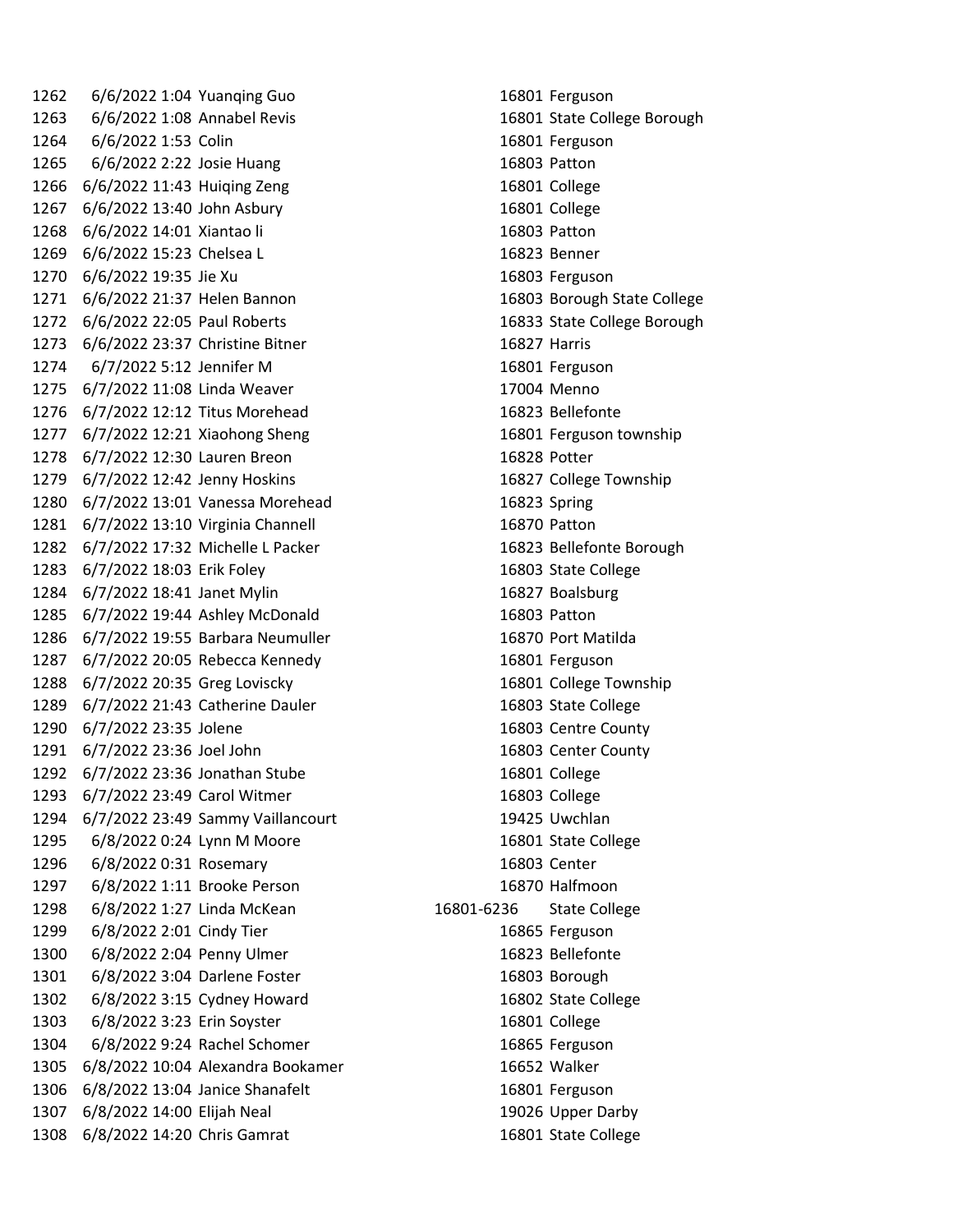6/8/2022 15:37 Patricia Niedermyer 16803 Ferguson 6/8/2022 16:45 Connor Porcello 16801 State College 6/8/2022 16:49 Dayanna Blanco 17601 Lancaster 6/8/2022 16:59 David McCobin 16801 Ferguson 6/8/2022 16:59 Kamini 16893 University park pa 6/8/2022 17:01 JUDITH MCCOBIN 16801 Ferguson 6/8/2022 17:52 Pritipal singh 16803 State college 6/8/2022 17:53 Sunny singh 16803 State college 6/8/2022 17:54 Singh Sunny 16803 State college 6/8/2022 18:02 Sohail Shaik 17050 Mechanicsburg 6/8/2022 19:22 Bhuvan Urgaonkar 16803 Ferguson 6/8/2022 20:29 Don Colburn 16841 Howard 6/8/2022 21:12 Brenda Webb 16870 Halfmoon 6/8/2022 21:47 Katy Haagen 16841 Howard 6/8/2022 21:50 Alisa Button 16823 PLEASANT GAP 6/8/2022 21:52 Mary Ellen Wirth 16801 College 6/8/2022 22:08 Kate Whitteker 16851 College 6/9/2022 0:06 Abbie Loviscky 16801 College 6/9/2022 0:57 Ruth Barcosky 16874 Snow Shoe 6/9/2022 10:16 Shirley Zhang 16801 Ferguson Township 6/9/2022 14:29 Andrew Warner 16803 State College 6/9/2022 18:09 Abby Bradbury 16870 Patton 6/9/2022 18:10 James Bradbury 16870 Patton 6/9/2022 23:05 Robert Harter 16851 College 6/10/2022 0:33 Julie Mortimore 16823 Benner 6/10/2022 1:09 Xiaoxing Wang 16801 Ferguson Township 6/10/2022 3:59 June Ramsay 16803 Ferguson 6/10/2022 11:47 Daniel Tracy 16828 Centre Hall 6/10/2022 12:02 Ursula Allison 16827 Harris 6/10/2022 12:58 Carolyn Wilhelm 16801 Borough of State College 6/10/2022 13:01 Roselyn Costantino 16801 College 6/10/2022 13:13 Michele Tomasetti 16801 Borough 6/10/2022 16:06 David Runk 16866 Philipsburg 6/10/2022 17:50 Holly Reigh 16835 Fleming 6/10/2022 18:38 Elaine Bayly 16803 Ferguson 6/10/2022 18:39 Ben Bayly 16803 Ferguson 6/10/2022 20:41 Yana Trush 16801 State college 6/10/2022 22:05 Sharon Howell 16823 Centre County 6/10/2022 23:00 Paige Sutherland 16803 State college 6/11/2022 2:10 Willa Adams 16827-1238 Harris 6/11/2022 8:26 Rhonda Perryman 16823 Spring 6/11/2022 10:55 Yin Deng 16801 Ferguson 6/11/2022 12:02 celinda stickles 16823 Benner 6/11/2022 13:59 Anne Cornell 16801 State College 6/11/2022 14:03 Lan Yang 16801 Centre 6/11/2022 14:26 Fen-Fen Lin 16803 Ferguson 6/11/2022 16:38 Lena Feen 16803 Patton